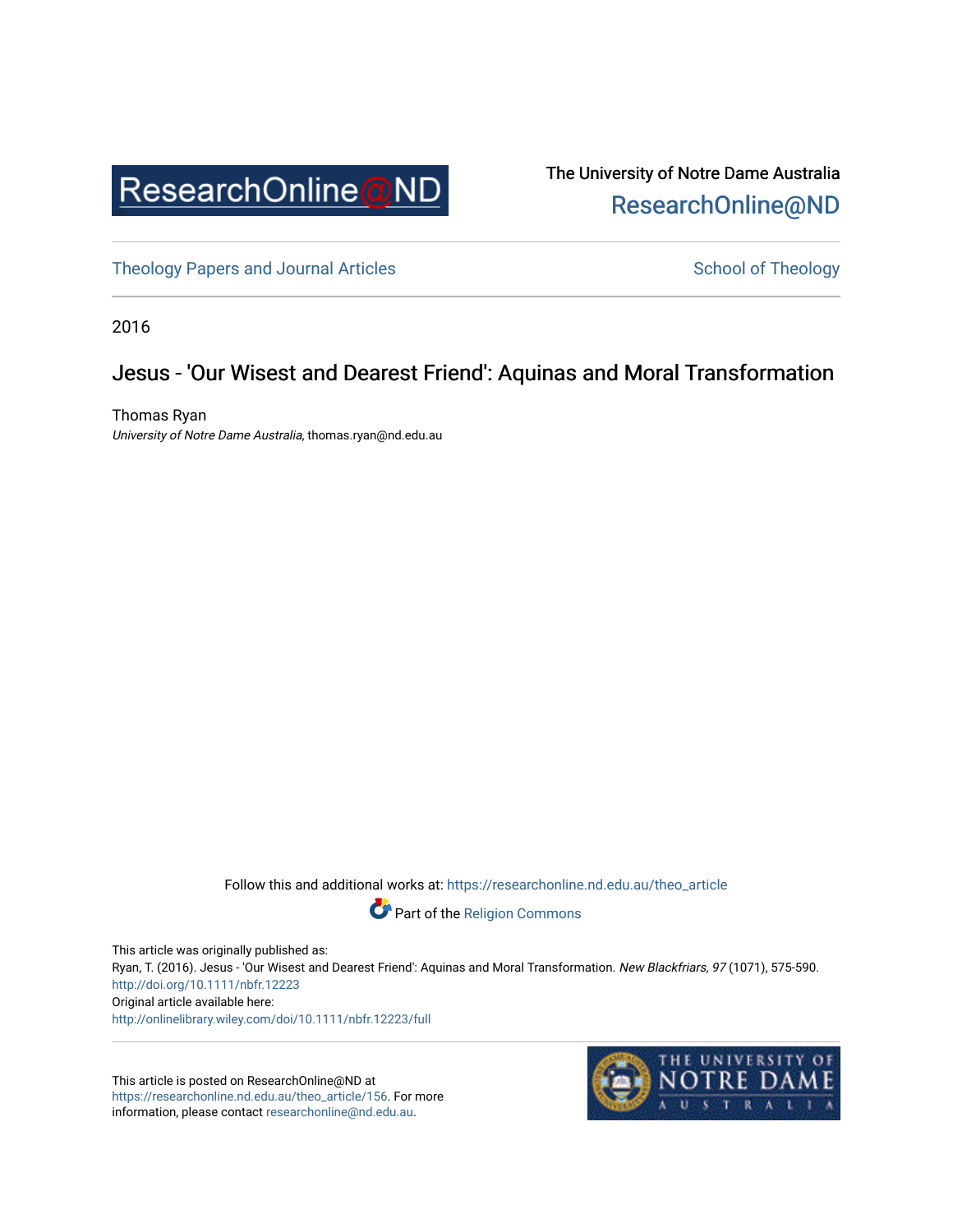This is the peer reviewed version of the following article:

Ryan, Tom. (2016). Jesus - 'Our Wisest and Dearest Friend': Aquinas and Moral Transformation. *New Blackfriars,* 97(1071), 575-590 doi: 10.1111/nbfr.12223

which has been published in final form at <http://onlinelibrary.wiley.com/doi/10.1111/nbfr.12223/full>

This article may be used for non-commercial purposes in accordance with Wiley Terms and Conditions for self-archiving.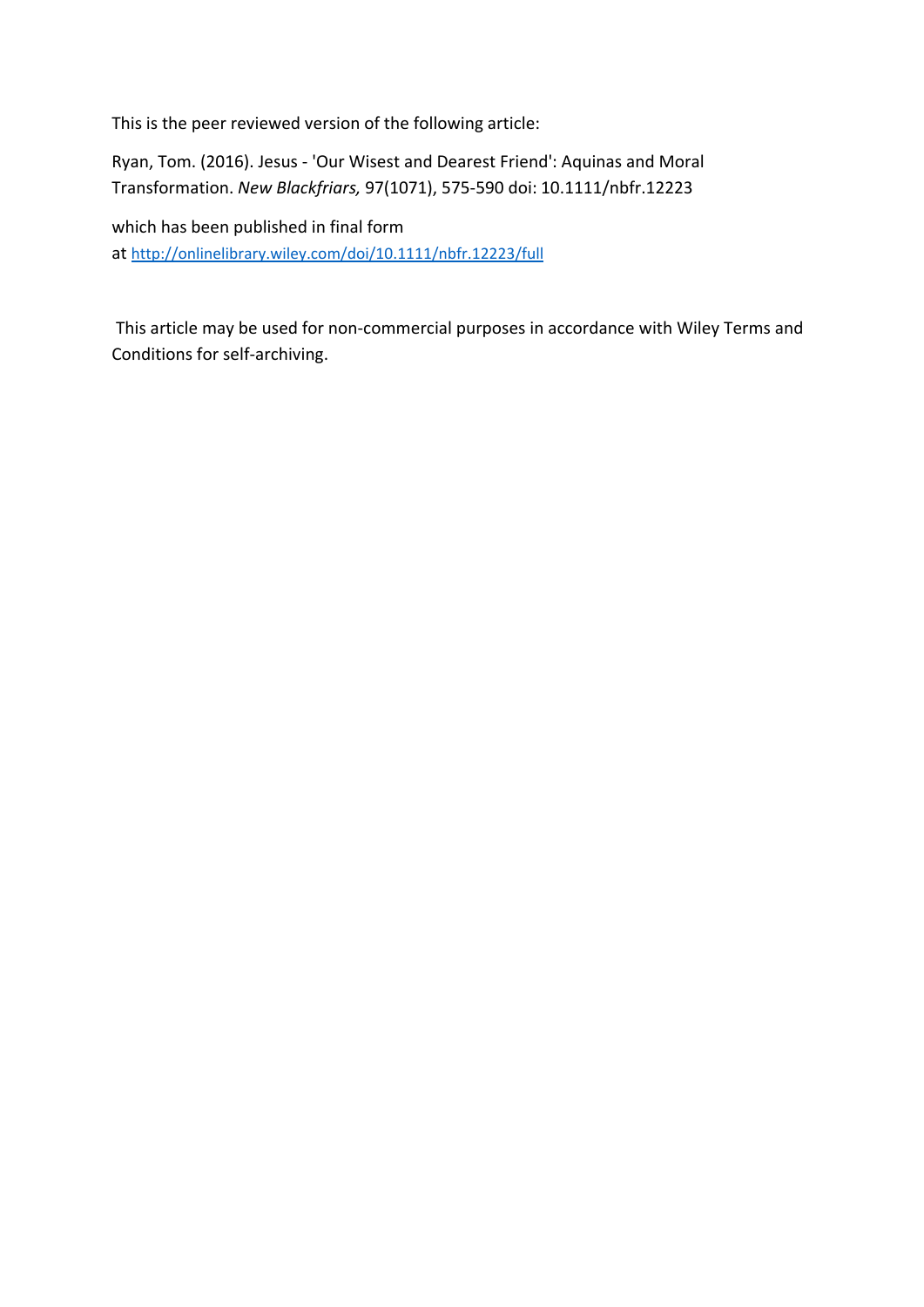# *Jesus – 'Our Wisest and Dearest Friend': Aquinas and Moral Transformation*

## *ABSTRACT*

This article joins others in assessing the role of Christ in the moral theology of Thomas Aquinas. It investigates one specific phrase in the *Summa Theologiae* in four stages. First, there are some foundational considerations of Aquinas's overall framework. Second, I examine the evidence supporting Aquinas's original description of Jesus as our 'dearest friend' and as further disclosed in the *Tertia Pars*, specifically in His Passion and in His role as Teacher. Third, this leads to a consideration of Jesus as 'wisest' as the Incarnate Word and Wisdom. Fourth, I probe this sapiential aspect further in terms of the gifts of the Holy Spirit, specifically, that of wisdom, and, in particular, as construed in recent work on the second person perspective and Joint Attention. By investigating this phrase of Aquinas, it emerges that its sapiential, soteriological and inter-personal character is illuminated further by its Christological and ecclesial dimensions.

**KEY WORDS**: CHRIST; GIFTS; MORAL; VIRTUE; WISDOM;

THOMAS RYAN, SM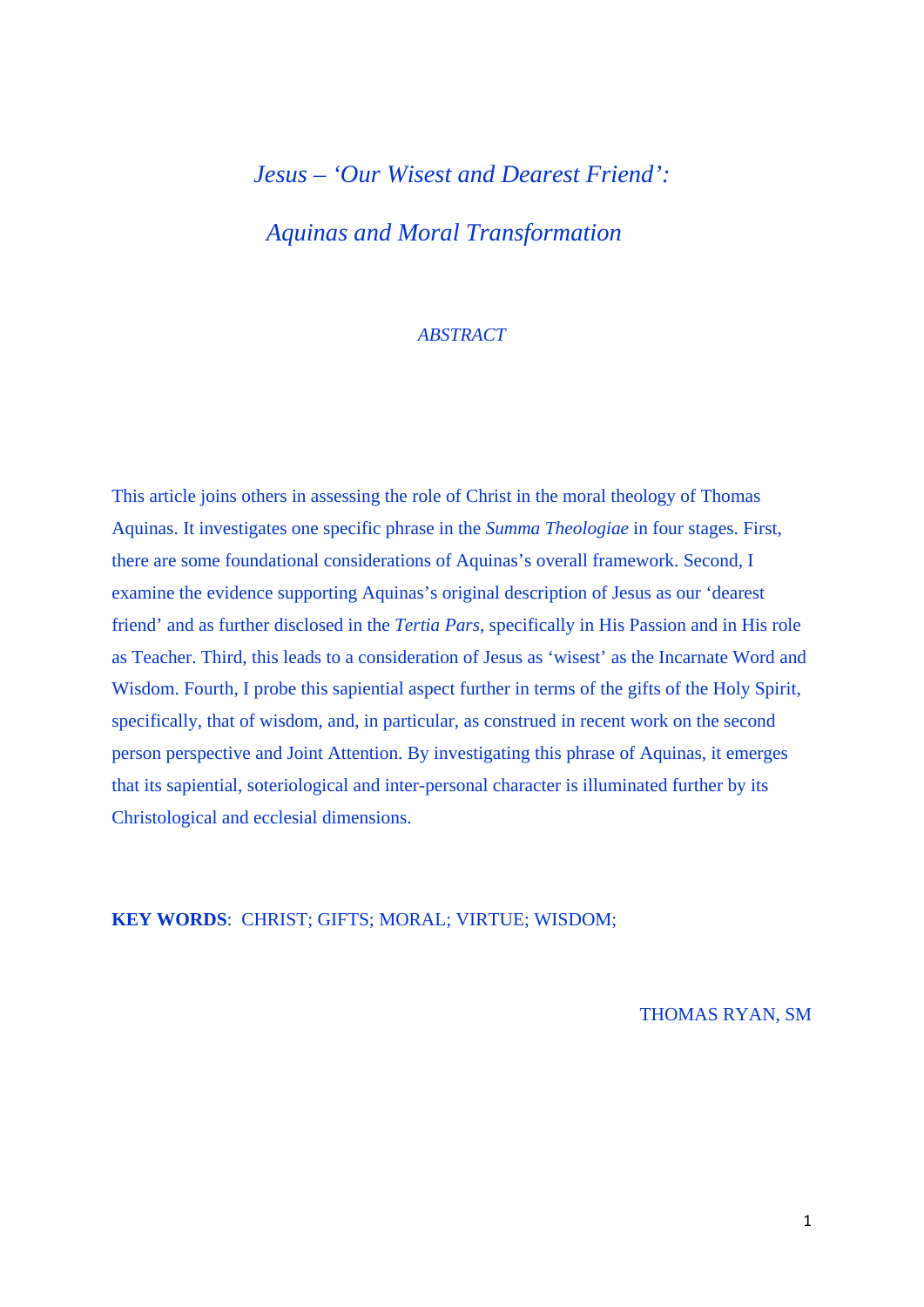Recent discussion has tried to assess the role of Christ in the moral theology of Thomas Aquinas. For some, that role, as reflected in the *Summa Theologiae*, is 'not inconsiderable', especially in the *Tertia Pars* where Jesus is presented as both model and saviour.<sup>[1](#page-3-0)</sup> Close analysis of the *Summa,* particularly of the relationship between the Christology (implicit and explicit) of the *Prima, Secunda* and *Tertia Pars* and their respective Prologues, helps to clarify Aquinas's intentions. Brian Shanley observes that 'Aquinas does not always signpost the deep connections as much as one would like, yet they are there to an attentive reader. Perhaps, if Aquinas had lived to finish the *Summa,* he might have gone back to make the connections clearer.'[2](#page-3-1)

I would like to build on these discussions as guided by the title above, namely, Jesus as our 'wisest and dearest friend.' This phrase is found towards the end of the *Prima Secundae*  where Aquinas treats of the New Law of the Holy Spirit. There is traceable thread between this discussion and that found in the *Tertia Pars* on Christ as a moral exemplar. Both have a firm Scriptural content. Both are revelatory of moral standards and of the relational framework of moral living. I will, first, offer some foundational considerations. Second, I examine the evidence supporting Aquinas's original description of Jesus as our 'dearest friend' and as further disclosed in the *Tertia Pars*. This leads to an investigation of Jesus as 'wisest' as the Incarnate Word and Wisdom. I probe this sapiential aspect further in terms of the gifts of the Holy Spirit, specifically, that of wisdom, and, in particular, as construed in recent work on the second person perspective and Joint Attention.

<span id="page-3-0"></span><sup>1</sup> Joseph Wawrykow, *'*Jesus in the Moral Theology of Thomas Aquinas', *Journal of Medieval and Early Modern Studies* 42:1, Winter (2012), pp.13-33 at 13. See also Patricia M Clark, 'The Case for an Exemplarist Approach to Virtue in Catholic Moral Theology', *Journal of Moral Theology* 3:1 (2014), pp.54-82 at p. 61 and p. 54.

<span id="page-3-1"></span><sup>2</sup> Brian Shanley, 'Aquinas's Exemplar Ethics', *The Thomist* 72:3 (2008), pp. 345-68 at p.368-9. Also D. Stephen Long, 'The Way of Aquinas: Its Importance for Moral Theology.' *Studies in Christian Ethics* 19:3 (2006), pp. 339-356.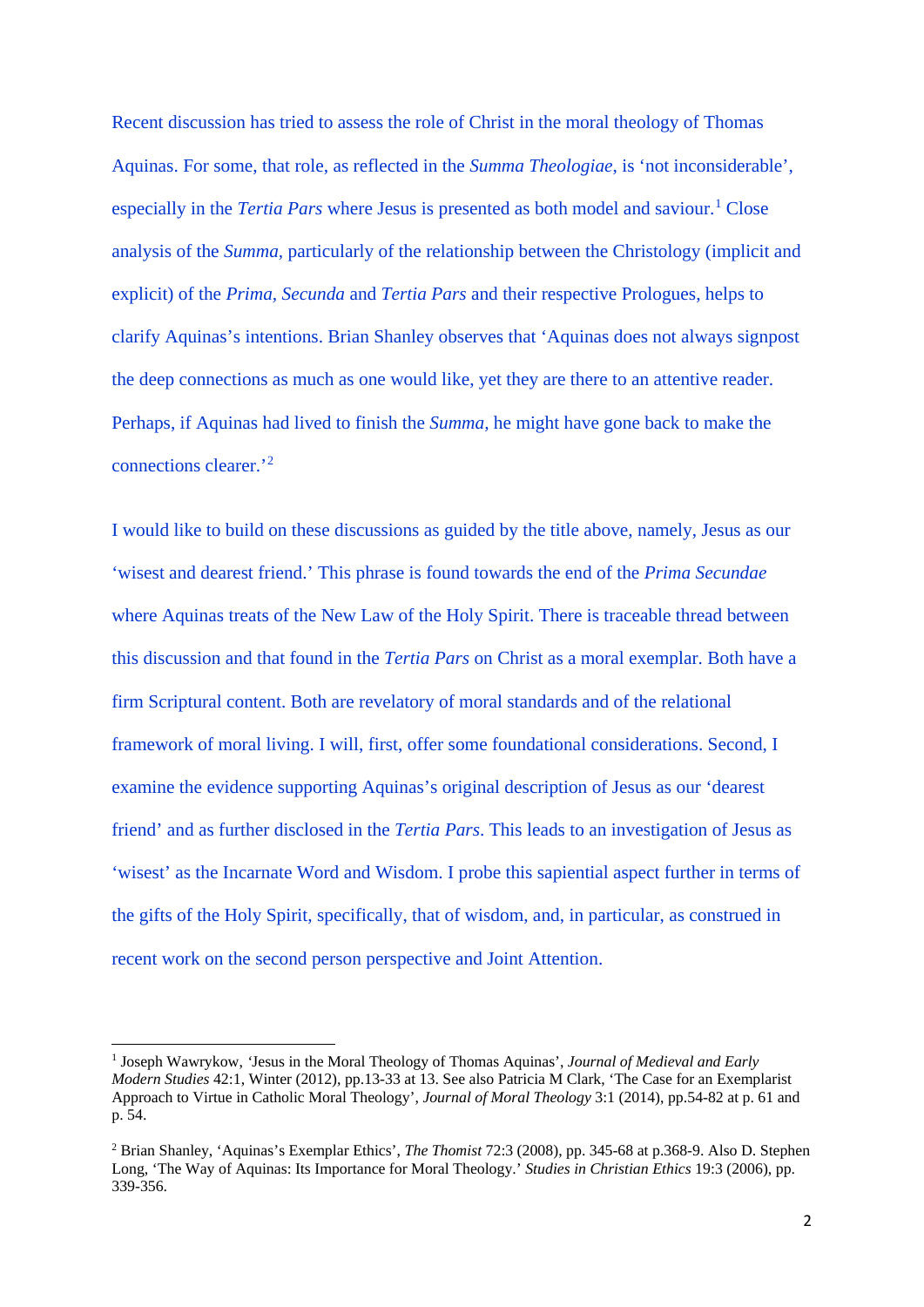#### Foundational Considerations

In the *Prima Secundae Prol.,* Aquinas surveys what he has done. He has discussed God (the 'exemplar'), the exercise of divine power, and how the human person, created according to the divine 'image' (*ad imaginem Dei*)*,* reflects the divine goodness through the capacity for reflection, self-direction and freedom. The Prologue's wording concerning 'exemplar' and 'image' must be understood in the light of his earlier discussion of 'image' in relation to the procession of the Word. Whatever implies procession or origin in God belongs to persons, hence, image is a personal name when used of God.<sup>[3](#page-4-0)</sup> 'Exemplar' is a more 'proper' description of the Trinity in whose 'image' humans are made.[4](#page-4-1) Whereas the Son is the 'perfect image of the Father' so humans are made 'in the divine image' in having a certain tendency to perfection, namely, realizing the image by sharing the life of the Son. $<sup>5</sup>$  $<sup>5</sup>$  $<sup>5</sup>$  This is the</sup> final causality aspect implied in exemplar causality reflected in the three stage movement of the human as 'image' by nature, grace (virtue) and glory.<sup>[6](#page-4-3)</sup> The formal causality is implied in that humans are created to know and love and, through knowing and loving God, we share in God's own life. We are both beatified and deified. As Shanley sums it up: it is 'entering into the very knowing and loving that is the Trinitarian life of God.'[7](#page-4-4)

 $\overline{a}$ 

<span id="page-4-0"></span><sup>3</sup> *Summa Theologica,* 1.35.1 (Henceforth *ST).*For my referencing of the *Summa*, I have consulted the Latin/English (Blackfriars) version of the English Dominican Province (London: Eyre and Spottiswoode, 1963- 1975) and the *Summa Theologica of* St. Thomas Aquinas, 2nd rev. ed. 1920, translated by Fathers of the English Dominican Province in the on-line version [www.newadvent.org/summa/](http://www.newadvent.org/summa/) and the new translation by Alfred J Freddoso, on-line version a[t http://www.nd.edu/~afreddos/summa-translation/TOC.htm accessed 20/](http://www.nd.edu/%7Eafreddos/summa-translation/TOC.htm%20%20accessed%2020)11/2015. Translated passages from the *Summa* are from the English Dominican New Advent version unless otherwise indicated. Summaries or paraphrases are this author's.

<span id="page-4-1"></span><sup>4</sup> *ST* 1.35.1 ad 1.and notes Augustine's comment about the Trinity as the 'image' to which man was made.

<span id="page-4-2"></span><sup>5</sup> *ST* 1.35.2.

<span id="page-4-3"></span><sup>6</sup> *ST* 1. 93. 4.

<span id="page-4-4"></span><sup>7</sup> Shanley, 'Aquinas's Exemplar Ethics', p. 350.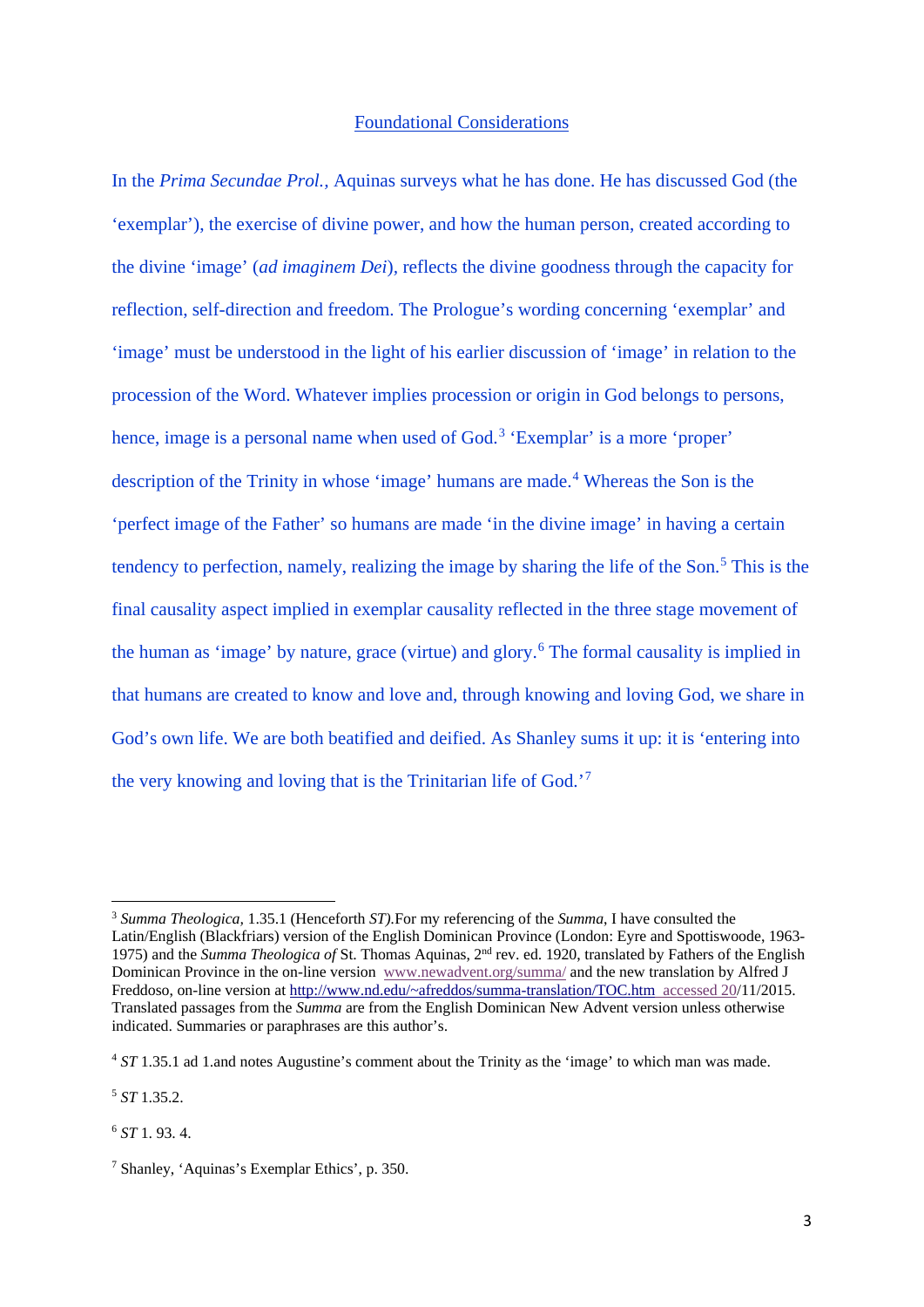Again, Aquinas explains that the exemplar principle is appropriated to the Son by reason of wisdom and in relation to creation.<sup>[8](#page-5-0)</sup> Creation can only be understood through a right knowledge of divine persons, namely, that it emerges not by necessity but from the Word prompted by the Love in God. Only on this basis can we 'think rightly concerning the salvation of the human race accomplished by the Incarnate Son, and by the gift of the Holy Spirit.'[9](#page-5-1)

This is anticipated at the start of the *Prima Pars* where Aquinas looks ahead to Christ who, in his humanity, is the way along which we journey to God (*tendendi in deum*).[10](#page-5-2) With the *Tertia Pars Prol.*, Aquinas is now in a position to explore how Jesus Christ not only redeemed us from our sins, but 'showed us in his own person (*in seipso demonstravit*) the way of truth, whereby we may attain the blessings of eternal life by rising again.<sup>'[11](#page-5-3)</sup> This is expanded when Aquinas offers reasons for the Incarnation being for our good: firstly, 'for the sake of right action, in that he has given us an example in his own life' and, secondly, 'for the sake of a full participation in divinity, in which lies our beatitude and the end of human life, and this is bestowed on us through the humanity of Christ.' [12](#page-5-4)

The wording here is instructive. The Incarnate Word, as embodying God's goodness in his humanity, is our saviour and teacher. In his own person we find the exemplar of the way to live and develop 'in the image' of Jesus whose life we share through baptism. Clark notes

<span id="page-5-1"></span><sup>9</sup> *ST* 1.32.1 ad 3.

.

 $\overline{a}$ 

<span id="page-5-0"></span><sup>&</sup>lt;sup>8</sup> '...the exemplar principle is appropriated to the Son by reason of wisdom and in relation to creation. , in order that, as it is said [\(Psalm 103:24\)](http://www.newadvent.org/bible/psa103.htm%23verse24), "Thou hast made all things in wisdom," it may be understood that [God](http://www.newadvent.org/cathen/06608a.htm) made all things in the beginning--that is, in the Son; according to the word of th[e Apostle](http://www.newadvent.org/cathen/11567b.htm) [\(Colossians 1:16\)](http://www.newadvent.org/bible/col001.htm%23verse16), "In Him"- -viz. the Son--"wer[e created](http://www.newadvent.org/cathen/04470a.htm) all things."' *ST* 1.46.3 resp.

<span id="page-5-2"></span><sup>10</sup> *ST* 1. 2 prol.

<span id="page-5-3"></span><sup>11</sup> *ST* 3. prol.

<span id="page-5-4"></span><sup>12</sup> *ST* 3. 1. 2. Rendition as in Shanley, 'Aquinas's Exemplar Ethics', p. 354.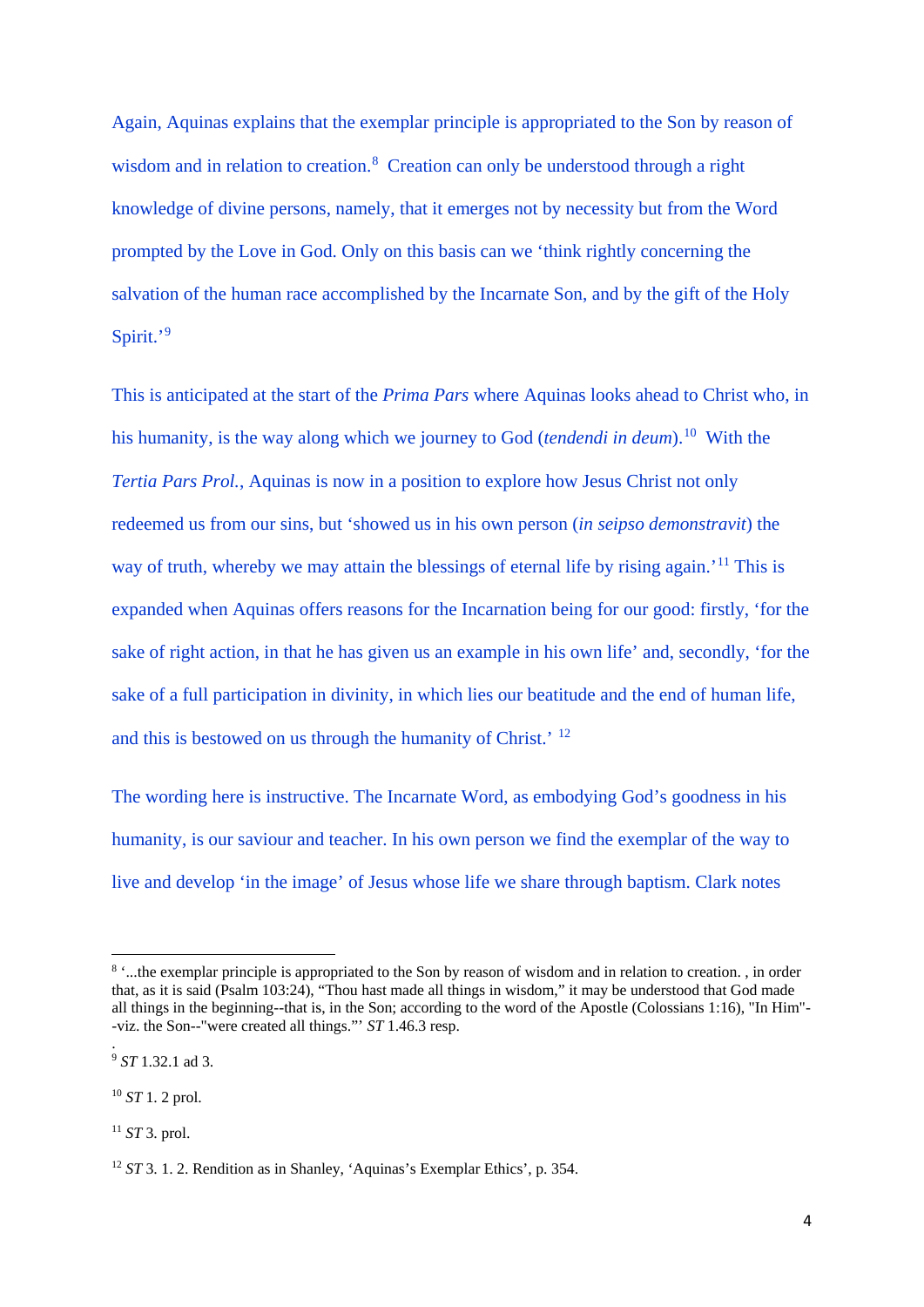that the call made in Christ to participate in the divine life 'is made possibly only by the mystery of the Incarnation: by the words and deeds of Jesus as they occurred in human history.'[13](#page-6-0) This sentence captures the main content of the *Tertia Pars*. Responding to Jesus as exemplar is not so much through 'imitation' understood in relation to some external standard or model. As we shall see, *imitatio* is best captured by the word 'identification.'

In the *Tertia Pars,* the prominent role played by the person of Jesus in his teaching and actions as narrated in the Gospels is indicative of Aquinas's purpose. It is not simply to expound the meaning of the Christ Event, especially of his Passion and death. Aquinas aims to arouse his 'audience' or readers to a personal engagement with, and commitment to, the person of Jesus and, hence, to accompany Him on his Way. The latter section of the *Prima Secundae* with its treatment of the New Law is picked up again in the *Tertia Pars prol.* noted above and in the articles concerning Jesus's life, teaching, passion and death. From here we see that Jesus, in his person, is not only a paradigm of the moral life but is also an 'exemplar' in the metaphysical sense of the word. For Aquinas, faith entails identifying with Jesus as the exemplar, namely, the human person is made to be 'ad imaginem', participating in the divine life through Christ, the Incarnate Word. This movement involves a call to respond to a personal relationship which takes the form of friendship. We trace this thread in Aquinas's use of the Gospels in relation to two articles in the *Prima Secundae.*

## Jesus as our 'Dearest Friend'

The foundation of the New Law, which is primarily 'inscribed in our hearts', is 'specifically and dominantly' found in the grace of the Holy Spirit given to those who believe in Christ. Such grace comes to us through the Incarnate Word.<sup>[14](#page-6-1)</sup> For Aquinas, the written or external

<sup>13</sup> Clark, 'The Case for an Exemplarist Approach', p. 79.

<span id="page-6-1"></span><span id="page-6-0"></span><sup>14</sup> *ST* 1.2.106.1.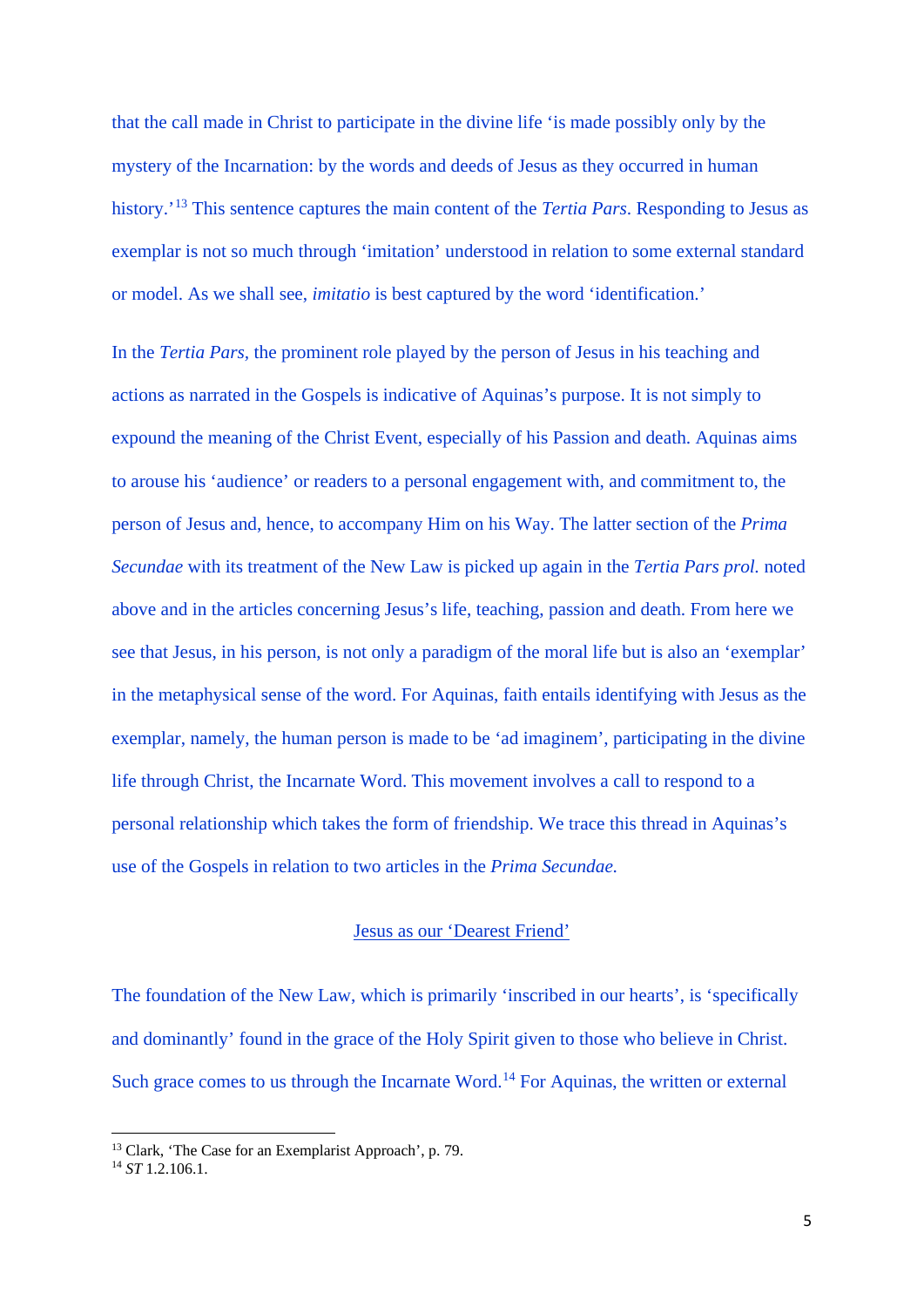aspects of the Law, as found in the Gospels, for instance, are secondary (though not superfluous). They help dispose the intellect through faith (concerning truth) and the affections (through the ordering of affections) to be fit to receive the grace of the Holy Spirit. From this emerges behaviour (effects of 'spiritual grace') or the works of virtue as exhorted to in diverse ways in the New Testament.<sup>[15](#page-7-0)</sup>

Again, Aquinas says, citing Augustine, that the Sermon on the Mount contains 'the whole process of forming the life of a Christian' in that Christ, in his teaching on true happiness, orders our interior movements concerning oneself and one's neighbour in relation to beatitude.' Resultant action requires volition (the ordering of desires and choice concerning what ought to be done or avoided) and also intention concerning the 'end', namely, the proper goal and the guiding or overarching motivation to reach it. [16](#page-7-1) This suggests another aspect to the intentionality of the act of faith construed as the virtue of 'the first intention' (*virtus primae intentionis*) concerning the ultimate end whose force 'perdures and of itself informs every desire of the believer and every decision of his.'[17](#page-7-2)

The twelve articles on the Law (Old and New) in the *Prima Secundae* are, understandably, anchored in the Scriptures. In these two representative articles above, Aquinas adumbrates key elements of the moral life that he develops more comprehensively in the *Prima* and *Secunda Secundae*. These involve the centrality of integral knowledge (wisdom) and ordered affections (love) that guide action. There is, then, an inter-play of the cognitive, affective and

<span id="page-7-0"></span><sup>15</sup> *ST* 1.2.106 ad 1.

<span id="page-7-1"></span><sup>16</sup> *ST* 1.2.108.3.

<span id="page-7-2"></span><sup>17</sup> Livio Melina, *Sharing in Christ's Virtues: For A Renewal of Moral Theology in the light of Veritatis Splendor* (Trans. William E May), Washington DC: Catholic University Press of America, 2001), p. 111 citing *ST* 1.2.1 6.ad 3.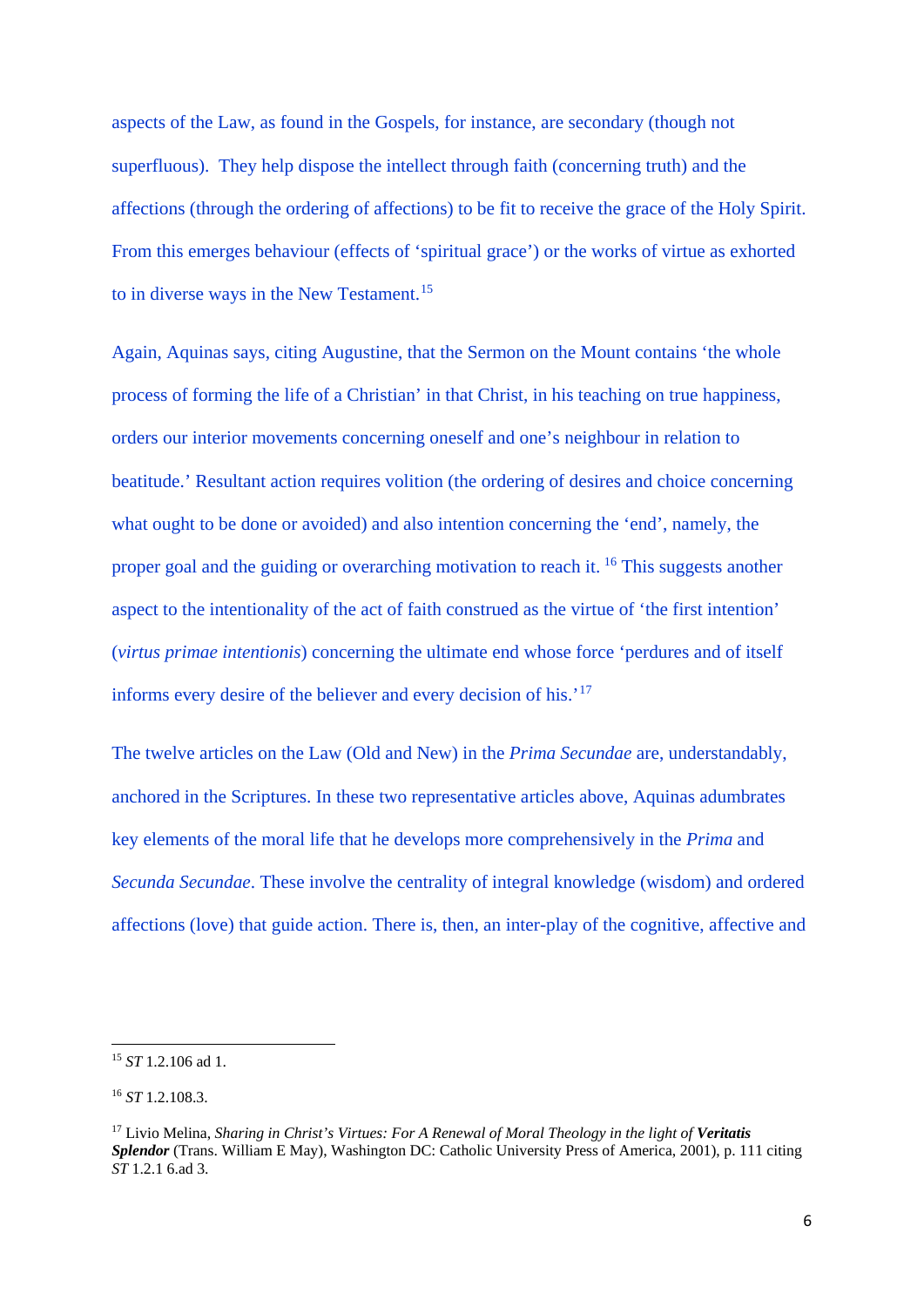behavioural in the moral life embodied, as we shall see, in the virtues. More significantly, it is inherently inter-personal, which is our next consideration.

For Aquinas, friendship is the best model to express our relationship with God. As Wadell notes, 'we only truly love God when we have learned to be God's friend, and to be God's friend our relationship with God must be marked by the qualities integral to friendship.'[18](#page-8-0) The first quality is Benevolence in which one wishes what is good or best for a friend, Secondly, friendship entails mutual and reciprocal love. This means that love changes us. In loving God, we become more like God. Friendship's third mark is that, through this bond of love, each becomes for the other another self. 'We can see ourselves in them because we know we too have been formed, shaped, defined by the same love.<sup>'19</sup>

When discussing the commandments and counsels of the New Law, Aquinas encapsulates his discussion by observing that Christ is 'our wisest and dearest friend' (*Sed Christus maxime est sapiens et amicus*) and explains it further. [20](#page-8-2) In this regard, Melina points out that action is regulated in the context of the New Law principally through Christ guiding us by his counsel, as one would do with a friend rather than by precepts as one would do with servants (See John 15:15). 'In the dynamism of friendship, the beloved becomes the rule of the lover. Through affective union, what our friend wants will begin to appear fitting and connatural to us.' [21](#page-8-3) Friendship with Jesus, then, both *informs* and *forms* us. It also entails growth in virtue –

<span id="page-8-0"></span><sup>18</sup> Paul J Wadell, C.P., *Friendship and the Moral Life,* (Indiana: University of Notre Dame Press, 1989), pp. 130-141. Wadell presents an extensive treatment of Aquinas on friendship as the basic model of the Christian moral life.

<span id="page-8-1"></span><sup>19</sup> Ibid. p. 137.

<span id="page-8-2"></span><sup>&</sup>lt;sup>20</sup> 'We must therefore understand the commandments of th[e New Law](http://www.newadvent.org/cathen/06655b.htm) to have been given about matters that are [necessary](http://www.newadvent.org/cathen/10733a.htm) to gain the end of [eternal bliss,](http://www.newadvent.org/cathen/02364a.htm) to which end the [New Law](http://www.newadvent.org/cathen/06655b.htm) brings us forthwith: but that the counsels are about matters that render the gaining of this end more assured and expeditious' *ST* 1.2.108, 4.

<span id="page-8-3"></span><sup>&</sup>lt;sup>21</sup> Livio Melina, *The Epiphany of Love: Towards a Theological Understanding of Christian Action* (Grand Rapids, Michigan; UK, Cambridge: Eerdmans, 2010), p. 17. We will pursue the aspect of 'connaturality' later in this article.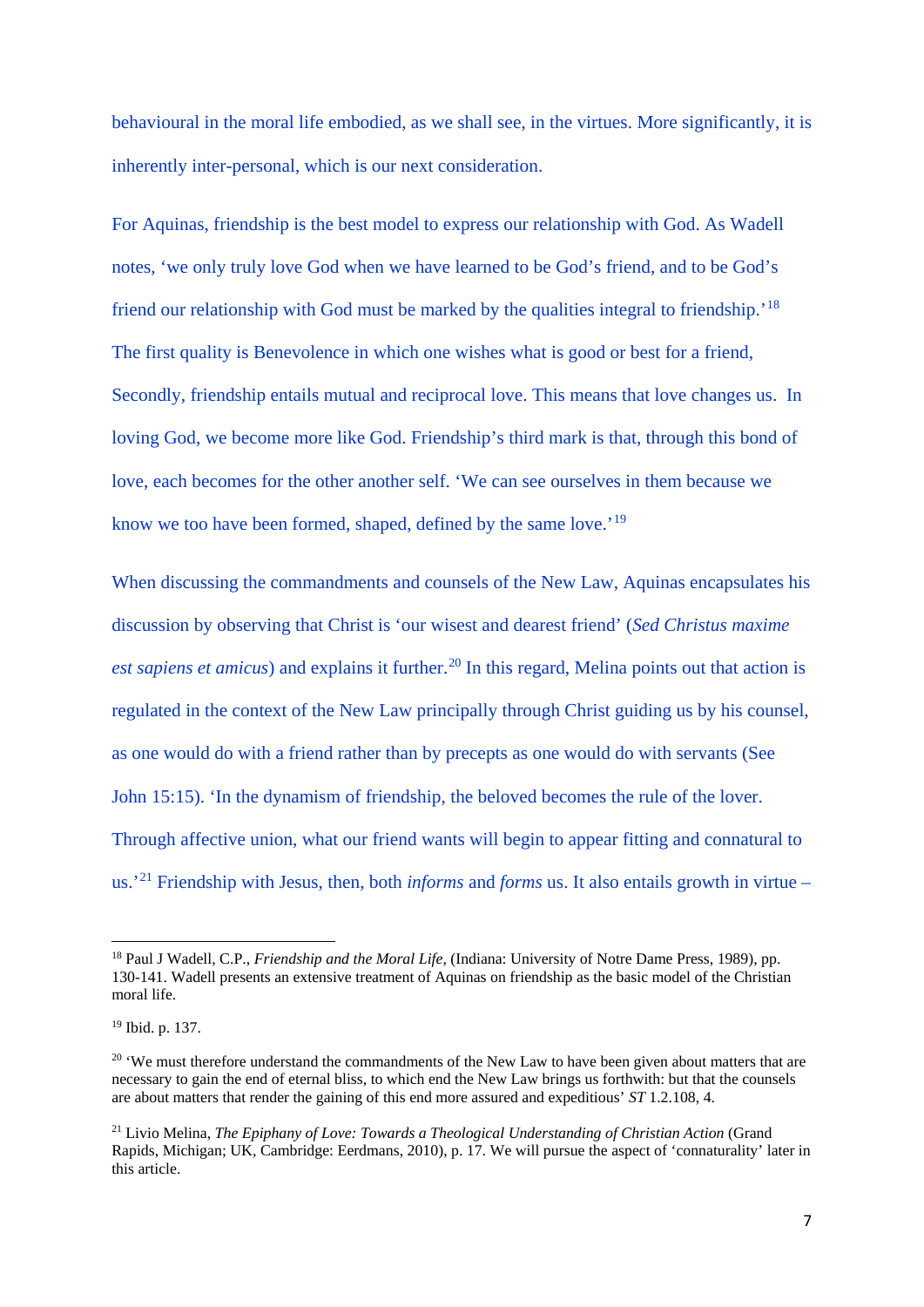a matter that requires a brief comment.

For Aquinas, virtue in the full sense is only found in the infused virtues (theological and moral). Aristotelian dispositions are virtues only in the restricted sense. Aquinas introduces the category of virtue by using Augustine's definition of virtue from Peter Lombard's *Sentences.* 'Virtue is a good quality of mind, by which we live righteously, of which no one can make bad use, which God works in us, without us.'[22](#page-9-0)

Aquinas explains that 'God working virtue 'in us without us' does not mean that God works virtue in us without our consent. What is essential to the notion of virtue is that it is infused by God. Virtues that order a person to good (to human flourishing) as defined by divine law (i.e., beatitude), cannot be caused in us by habituation.<sup>[23](#page-9-1)</sup> On that basis, for Aquinas, 'without the infused virtues, there are no virtues.<sup>[24](#page-9-2)</sup> Virtues, in the fullest sense, direct to happiness with God.

This brings us to the key questions: how does Aquinas draw on Jesus' life and his presence in the Church and the sacraments in the *Tertia Pars* to instruct our minds and foster our desire to walk the Way with 'our wisest and dearest friend'? Further, in Aquinas's treatment, how is God at 'work in us, without us'? Our focus will be on Jesus in his Passion and as Teacher.

#### *Jesus in his Passion*

Amongst the reasons offered for the fittingness of Jesus' Passion for our salvation, the first is that the Passion reveals the depth and scope of God's love and that we are 'thereby *stirred* to

<span id="page-9-0"></span><sup>&</sup>lt;sup>22</sup> *ST* 1.2.55.4 as in Andrew Pinsent, *The Second-person perspective in Aquinas' ethics: Virtues and gifts* (New York: Routledge, 2012), p. 13.

<span id="page-9-1"></span><sup>23</sup> *ST* 1.2.63.2.

<span id="page-9-2"></span><sup>24</sup> Pinsent, *The Second-person perspective*, p. 13.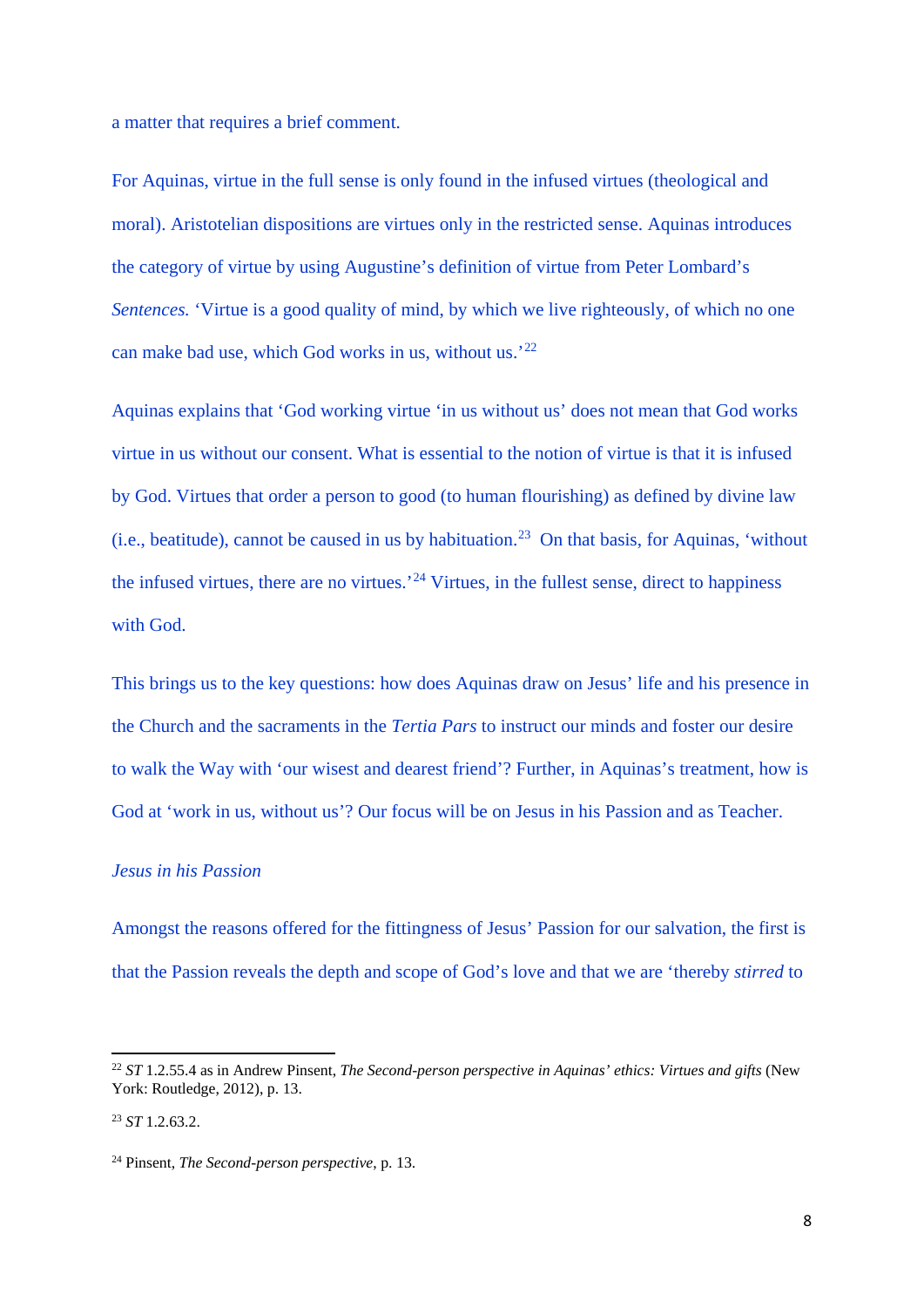love Him in return and herein lies the perfection of human salvation  $25$  (italics added). The centrality of divine love is a persistent theme in Aquinas's discussion of Jesus's Passion, sufferings and death. We read that Jesus underwent the Passion from love for his Father and neighbour.[26](#page-10-1) To ensure a 'living faith' or charity, Jesus' Passion is applied both to our minds and hearts and that Christ's Passion 'excites' our charity as a cause for the forgiveness of sins.' The correlative of divine love in Jesus's Passion is the conquest of sin and evil.<sup>[27](#page-10-2)</sup>

Again, this pattern of love is evident during Jesus's ministry. For instance, the Transfiguration stems from Jesus's 'loving foresight' (*pia provisione*) that the disciples not only know the Way and its goal but that, through their brief taste of eternal joy, would still be drawn to it by desire, despite the hardship and suffering it involved.<sup>[28](#page-10-3)</sup> Earlier, in his temptations, Jesus wants to strengthen us, offer an example but, importantly, to be in solidarity with us, as the compassionate high priest in order to fill us with confidence in his mercy.<sup>29</sup>

Finally, and relevant to our purposes here, Christ's suffering on the cross is an example of [virtue,](http://www.newadvent.org/cathen/15472a.htm) citing [Augustine](http://www.newadvent.org/cathen/02084a.htm) ['God's](http://www.newadvent.org/cathen/06608a.htm) Wisdom became [man](http://www.newadvent.org/cathen/09580c.htm) to give us an example in righteousness of living.'[30](#page-10-5) This reflects Aquinas' earlier comment: 'in his Passion Christ offers himself to us as the perfect model of all the virtues.'[31](#page-10-6) 

- <span id="page-10-2"></span><sup>27</sup> *ST* 3. 49. 1.
- <span id="page-10-3"></span><sup>28</sup> *ST* 3. 45. 1.
- <span id="page-10-4"></span><sup>29</sup> *ST* 3. 41. 1.
- <span id="page-10-5"></span><sup>30</sup> *ST* 3. 46. 4.
- <span id="page-10-6"></span><sup>31</sup> *ST* 1.2. 46.3.

<span id="page-10-0"></span><sup>25</sup> *ST* 3.46.3.

<span id="page-10-1"></span><sup>26</sup> *ST* 3. 47. 2 ad 1.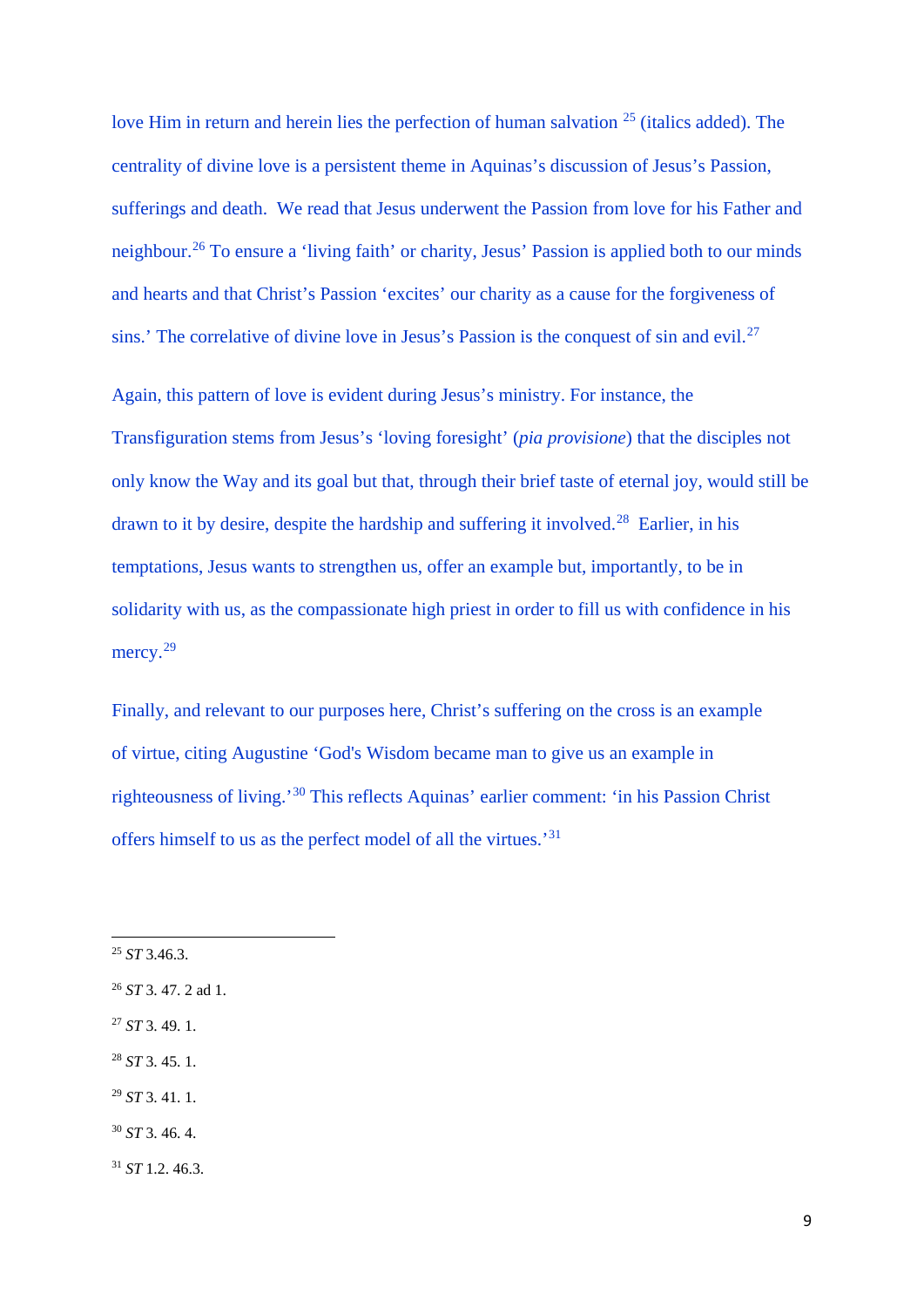How is this emphasis on the Passion and divine love to be understood? Being 'in Christ' and adopting Christ as exemplar of the moral life is not simply a matter of being like Him in our actions. Through our participation in the divine nature in Christ, $3<sup>2</sup>$  we identify with Christ, 'putting on his mind' such that, as Clark notes, 'Christ *himself* becomes the principle of one's agency.' Further, Jesus in the paschal mystery indicates the 'manner in which certain acts may *reveal* rather than merely conform to standards of human goodness and moral perfection.'[33](#page-11-1) The Passion is revelatory of the core quality of what is true and good, namely, Christ's gift of himself, of love realised in the form of redemptive suffering. Through discipleship, and especially, though the sacraments, we 'are united and conformed to the person of Christ himself.'[34](#page-11-2) We are called to share in the self-giving love of our 'dearest friend.' In the Eucharist, we share in the very action of Jesus on the cross and, through freely consenting to his Eucharistic action, we allow ourselves 'to be permeated and informed by it.'[35](#page-11-3) Our moral life is directed and animated by friendship with Jesus where 'the beloved becomes the rule of the lover.' With Him, we are called to the 'no greater love' of laying down one's life for one's friends.

For Aquinas, then, God befriends humanity in the person of Christ, principally through His reconciling and atoning work and through his continuing presence in the Church, specifically in the sacraments. Friendship means that one person can 'atone' for another. This applies to Christ and the Church since 'the head and members are as one mystic person (*una persona mystica*).<sup>'[36](#page-11-4)</sup> It is in the Church, especially in the sacraments and, most importantly, in the

<span id="page-11-0"></span><sup>32</sup> *ST* 1.2.62.1.

<span id="page-11-1"></span><sup>33</sup> Clark, 'The Case for an Exemplarist Approach', p. 61 and p. 54.

<span id="page-11-2"></span><sup>34</sup> Clark, 'The Case for an Exemplarist Approach', p. 62.

<span id="page-11-3"></span><sup>35</sup> Melina, *The Epiphany of Love,* p. 36.

<span id="page-11-4"></span><sup>36</sup> *ST* 3. 48. 2 ad 1.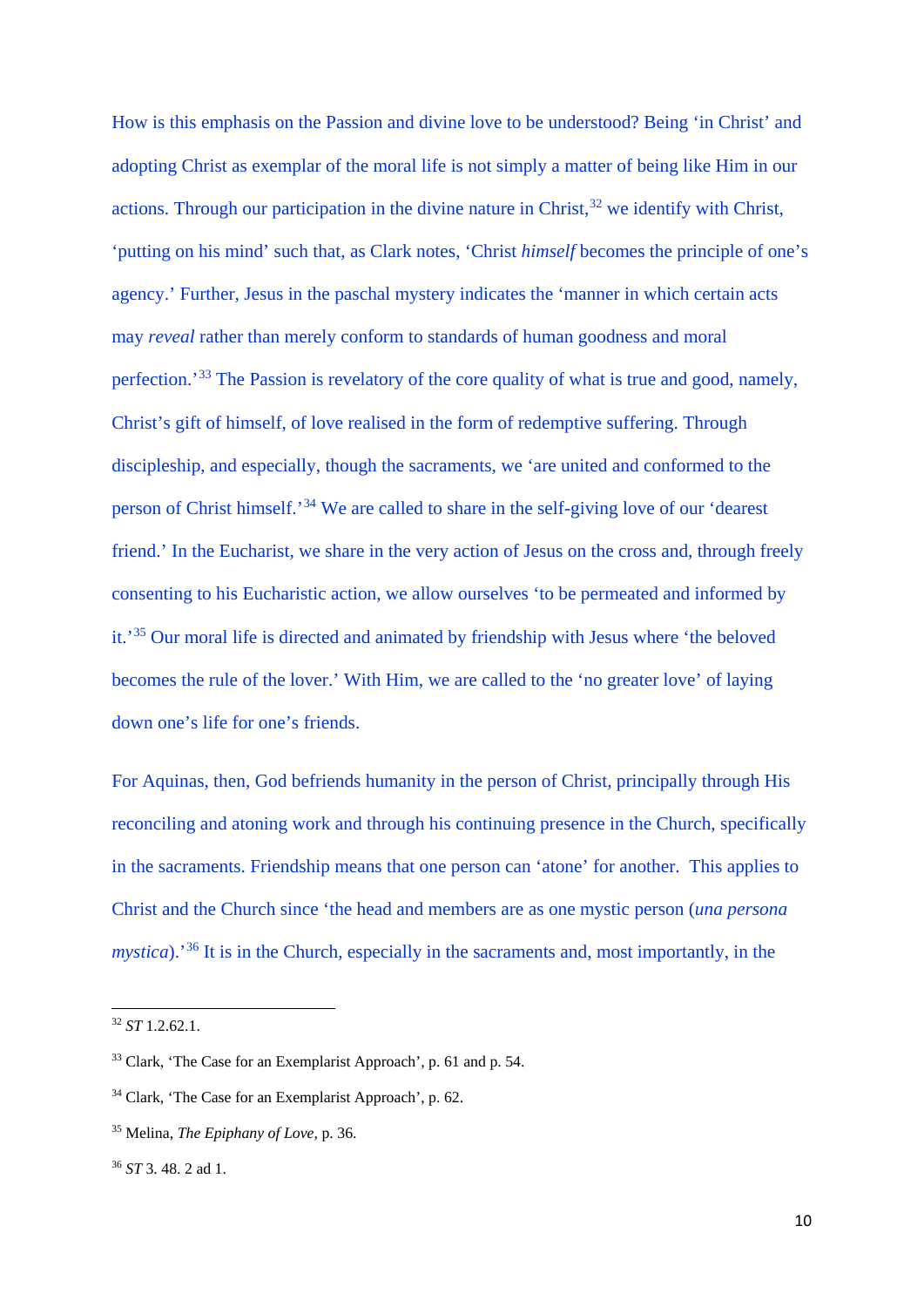Eucharist, that Christ's formative presence is at work. For Aquinas, Christ is present in the Eucharist in the manner of his Passion since it was his Passion that restored humanity to friendship with God. The Eucharist is the sacrament of charity and the proof of friendship.<sup>[37](#page-12-0)</sup>

### *Jesus as Teacher*

The role of Teacher is another feature of Christ as exemplar. The pedagogical dimension is implied above in Jesus's role as counsellor and guide as too in the exemplary role of his Passion as a 'model of virtue.' Again, the Holy Spirit, as the Spirit of Jesus, speaks from within as a teacher (*Magister interior)* but is also working in the Church and its sacramental life. As Aquinas points out, Jesus has received the fullness of the Spirit but it is given to us only in 'moderation', hence, we need external instruction. [38](#page-12-1) Our focus is on one particular facet of Jesus as Teacher.

Aquinas says that Jesus's choice of the teaching /listening/response pattern was most suited for his 'doctrine' to be 'imprinted on the hearts of his hearers' as one having power.<sup>[39](#page-12-2)</sup> The link between teaching and friendship with Jesus is captured in Aquinas's comment that 'the true sign of friendship is that a friend reveals the secrets of his heart to his friends.'[40](#page-12-3) That means that we must listen and learn. Earlier, Aquinas reminds us that Jesus is an example to all through faith and that 'faith comes from hearing.'<sup>[41](#page-12-4)</sup> Anthony Kelly notes that Aquinas 'insists on the biblical priority of hearing, for, in all revelatory experiences, hearing precedes

**.** 

<span id="page-12-2"></span><sup>39</sup> *ST* 3. 42. 1.

<span id="page-12-0"></span><sup>37</sup> *ST* 3. 73. 1.

<span id="page-12-1"></span><sup>38</sup> Melina, *Sharing in Christ's Virtues,* p. 186 citing St. Thomas Aquinas, *Super Ep. ad Romanos*, Ch 12, Lect 1, no. 971.

<span id="page-12-3"></span><sup>40</sup> St Thomas Aquinas, *Commentary on St John,* 15, lect. 4. N. 2016 cited in Paul Morrissey, 'The Sapiential Dimension of Theology according to St. Thomas', *New Blackfriars* 93:1045 (May 2012), pp. 309-323, at p. 315.

<span id="page-12-4"></span><sup>41</sup> *ST* 3. 42. 2 ad 1.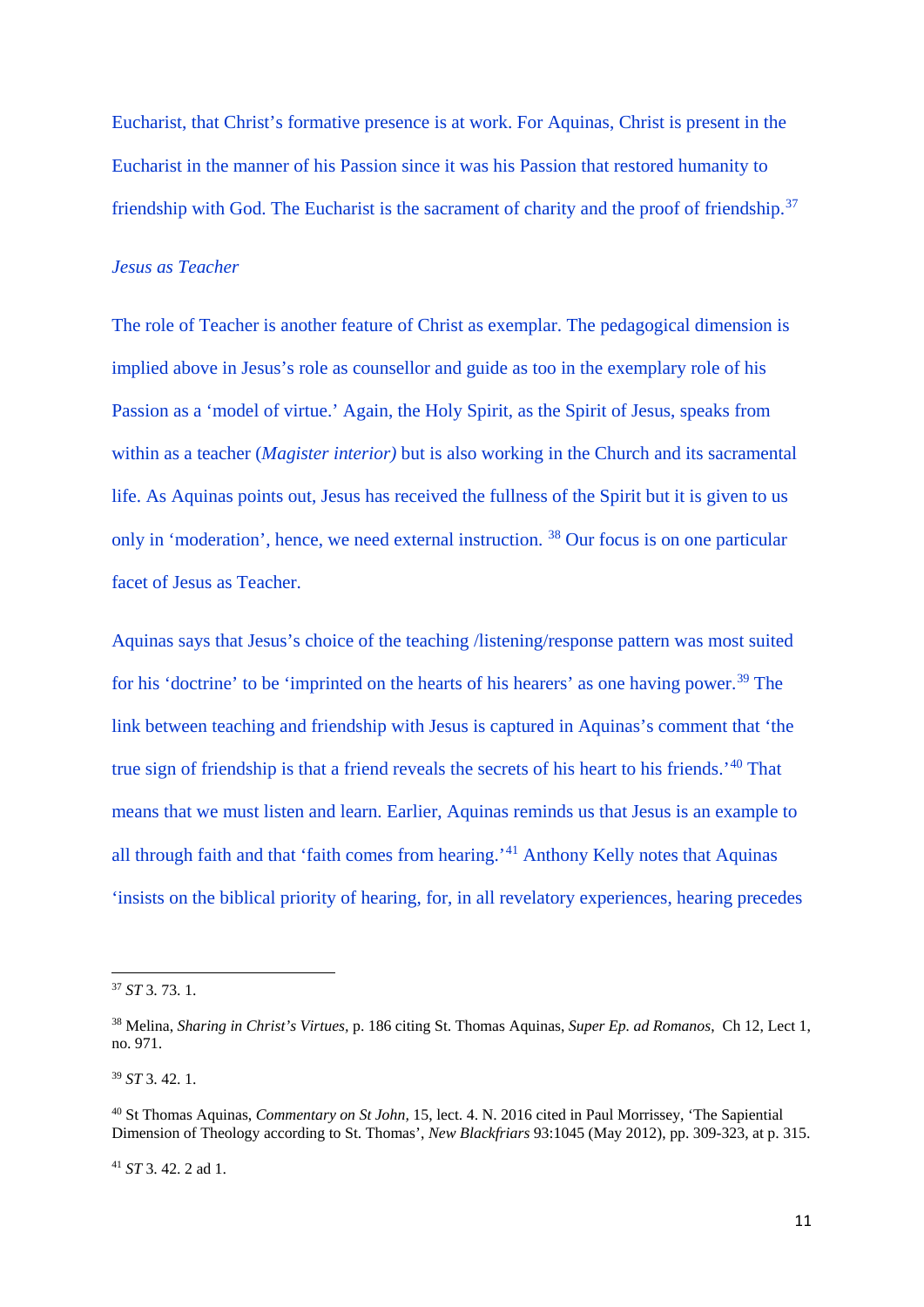the seeing—even in the original experiences of seeing related to the risen Jesus.'[42](#page-13-0) While, at times, hearing the Word of God is superseded by a seeing and a touching (as in 1 John 1:1-3), Kelly makes a comment that is pertinent to our discussion of the inter-personal nature of moral life in Jesus:

It remains, however, that the experience of hearing is still basic in the economy of faith since, while sight and touch play their parts, they are less able to register either the excess of God's self‐giving or to underline the essential self‐surrendering receptivity of faith. *To hear the word of God places the hearer in a profoundly interpersonal context of relationships which occur in time, as a call and response*. [43](#page-13-1)

The summons to a shared self-surrender with Jesus entails, as with true friendship, a response to an invitation rather than a command. Yet it is central in the call/response dynamic. While, as Melina suggests above, 'our dearest friend' ''principally' counsels and advises rather than 'commands', it is still true that 'the beloved becomes the rule of the lover.' For Aquinas, friendship can generate imperatives if it is to endure and grow.[44](#page-13-2) Further, this personal relationship as a form of self-surrender within friendship with Jesus, involves, as noted earlier, a participation in ['God's](http://www.newadvent.org/cathen/06608a.htm) Wisdom [who] became [man](http://www.newadvent.org/cathen/09580c.htm) to give us an example in righteousness of living.'[45](#page-13-3) This brings us to Jesus as our 'wisest' friend.

#### Jesus as Our 'Wisest' Friend

<span id="page-13-3"></span><sup>45</sup> *ST* 3. 46. 4.

<span id="page-13-0"></span><sup>42</sup> Anthony J Kelly, 'Faith as Sight? Toward a Phenomenology of Revelation', *Australian eJournal of Theology*  19:3, December (2012), pp. 180-194, at p. 185 citing *ST* 3.55.3 ad 1.

<span id="page-13-1"></span><sup>43</sup> Kelly, 'Faith as Sight', p. 185. Italics added.

<span id="page-13-2"></span> $44$  See n. 20 above.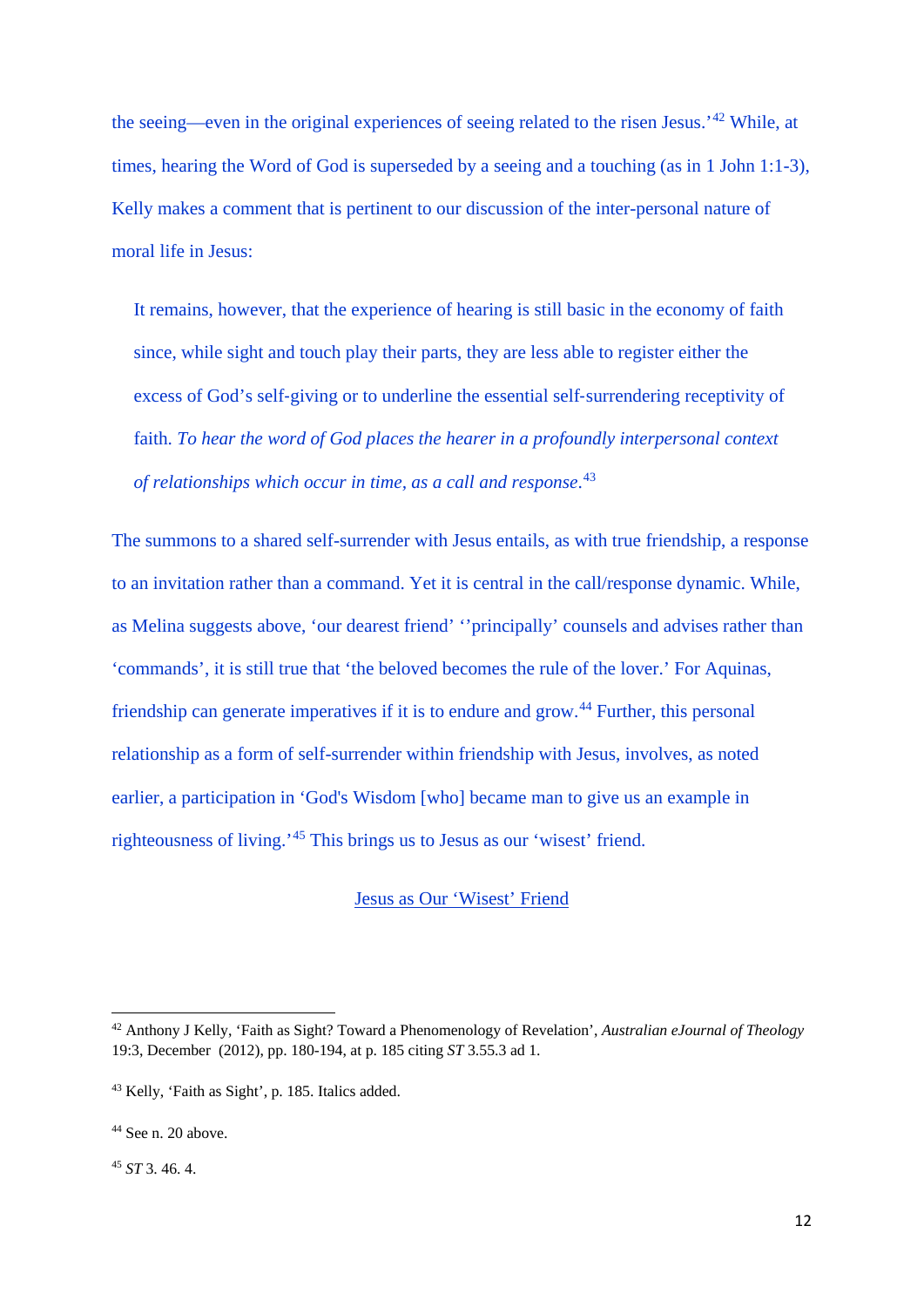Martin Rhonheimer, in his analysis of Aquinas on the law of practical reason, explains that human reason as 'constituting the natural law, is a conscious, intelligent, free responsible partaking in the power and wisdom of the divine reason, and thereby also a 'sharing' as well in the divine providence and governance of the universe.'[46](#page-14-0) Again, for Aquinas, created wisdom shares in uncreated Wisdom.<sup>[47](#page-14-1)</sup>

Aquinas sees discipleship with Jesus as grounded in our participation in the Incarnation, but with a specific focus, namely, in relation to our human share in divine wisdom and, specifically, in the Word as Wisdom.<sup>[48](#page-14-2)</sup> This is explained by Aquinas.

Now the Person of the Son, Who is the [Word of God,](http://www.newadvent.org/cathen/09328a.htm) has a certain common agreement with all creatures, because the word of the craftsman, i.e. his concept, is an exemplar likeness of whatever is made by him. Hence the [Word of God,](http://www.newadvent.org/cathen/09328a.htm) Who is His [eternal](http://www.newadvent.org/cathen/05551b.htm) concept, is the exemplar likeness of all creatures. And therefore as creatures are established in their proper [species,](http://www.newadvent.org/cathen/14210a.htm) though movably, by the participation of this likeness, so by the non-participated and personal union of the Word with a creature, it was fitting that the creature should be restored in order to its [eternal](http://www.newadvent.org/cathen/05551b.htm) and unchangeable perfection; for the craftsman by the intelligible form of his art, whereby he fashioned his handiwork, restores it when it has fallen into ruin. Moreover, He has a particular agreement with [human](http://www.newadvent.org/cathen/09580c.htm) [nature,](http://www.newadvent.org/cathen/10715a.htm) since the Word is a concept of the [eternal](http://www.newadvent.org/cathen/05551b.htm) Wisdom, from Whom all [man's](http://www.newadvent.org/cathen/09580c.htm) wisdom is derived. And hence [man](http://www.newadvent.org/cathen/09580c.htm) is perfected in wisdom (which is his proper

<span id="page-14-0"></span><sup>46</sup> Martin Rhonhemier, (Trans from the German by Gerald Malbary), *Natural Law and Practical Reason: a Thomist View of Moral Autonomy* (New York: Fordham University Press, 2000), pp. 11-12. See *ST* 1.2.90.1; 1.2.91.2: 94.2.1; 1.103. 6 and 8.

<span id="page-14-1"></span><sup>47</sup> *ST* 1. 43. 3 and 4.

<span id="page-14-2"></span><sup>48</sup> *ST* 3. 52. 2. Also, there are three levels of wisdom for Aquinas: philosophical (human), theological and supernatural (gift). This is explored by Morrissey, 'The Sapiential Dimension', pp. 311-318. See *ST* 1.1.1; and  $2.245$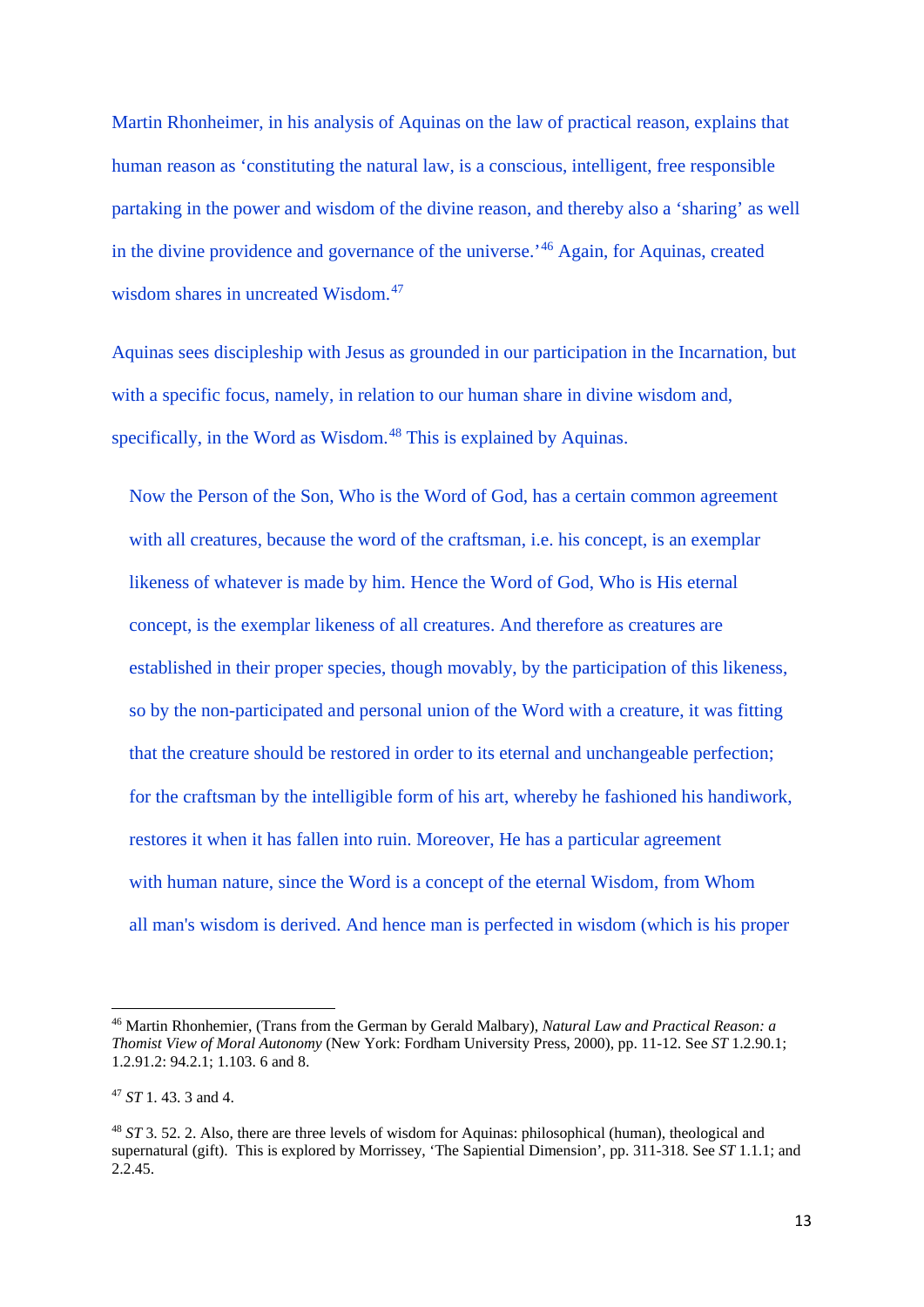perfection, as he is rational) by participating the [Word of God,](http://www.newadvent.org/cathen/09328a.htm) as the disciple is instructed by receiving the word of his master.<sup>[49](#page-15-0)</sup>

As noted earlier, through creation, human beings as 'image' participate in God (the metaphysical exemplar) through knowledge, love and freedom expressed in self-directed action.[50](#page-15-1) Again, they share in divine wisdom and providence (through prudence). But, as the above text indicates, the Incarnation involves another level of participation, namely, the possibility of direct union with the person of the Word. Christ's humanity mediates grace as the 'instrument of the Godhead.' As Word, He is Wisdom itself. Now, as the Word made flesh, He makes wisdom accessible and achievable for us.<sup>[51](#page-15-2)</sup> Further, Christ 'is the means by which creation is drawn into full participation in the life of the Triune God.<sup>[52](#page-15-3)</sup> As Shanley explains, 'the New Law of Christ 'is a deeper entering into divine providence, indeed a sharing in it precisely as Trinitarian: returning to the Father through the Son and in the Spirit.'<sup>[53](#page-15-4)</sup>

Our concern here is not so much on participation in the Incarnation but on Jesus as divine Wisdom. As the final sentence of the text above indicates, this has clear implications for hearing the teaching, heeding the counsel and being guided by the 'rule of the lover' – by Jesus, our 'wisest friend.' This applies also to virtue as God working in us 'without us.' On

<span id="page-15-0"></span><sup>49</sup> *ST* 3. 3. 8.

<span id="page-15-1"></span><sup>50</sup> *ST* 1. 2 prol.

<span id="page-15-2"></span><sup>&</sup>lt;sup>51</sup> A paraphrase of a comment of Michael Sherwin, OP, "Christ the Teacher in St. Thomas's Commentary on the Gospel of John," in Michael Dauphinais and Matthew Levering, eds., *Reading John with St. Thomas* (Washington: Catholic University of America, 2005), p. 175 cited in Morrissey, 'The Sapiential Dimension', p. 316.

<span id="page-15-3"></span><sup>52</sup> Clark, 'The Case for an Exemplarist Approach ', p. 70 and *ST* 3. 1. 2.

<span id="page-15-4"></span><sup>53</sup> Shanley, 'Aquinas's Exemplar Ethics', p. 368.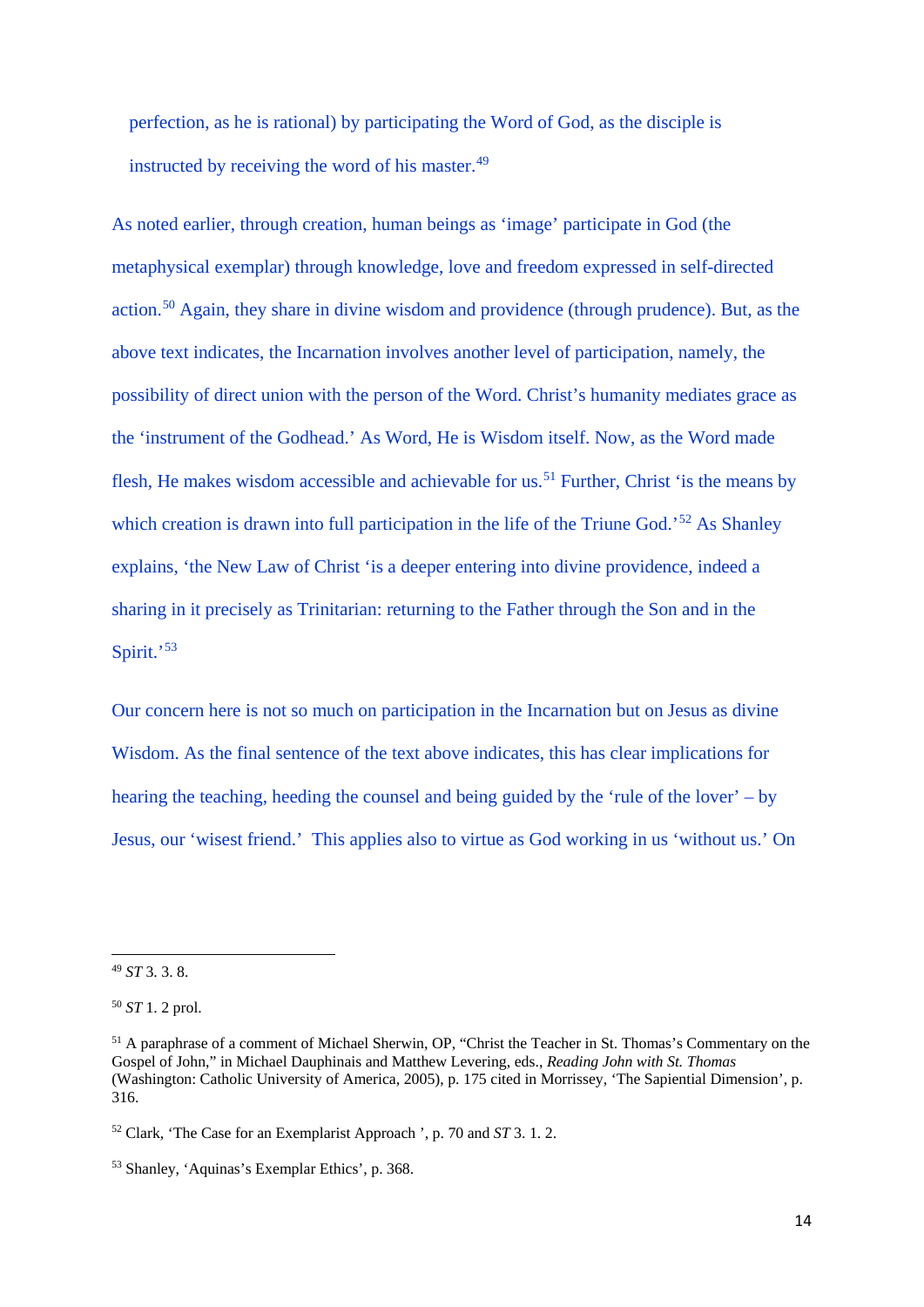these matters, we are helped by recent studies on Joint Attention and the gifts of the Holy Spirit.

#### **Second Personal Perspective, Joint Attention and the Gift of Wisdom**

I will briefly outline the 'traditional' presentation of the gifts, with specific focus on the gift of wisdom, and then explore the relevance of studies in Joint Attention to our topic. [54](#page-16-0)

Pinsent proposes that, for Aquinas, moral perfection grounded in God 'working virtue in us without us' gives an essential role to the gifts (and the beatitudes and fruits of the Spirit). The gifts are perfections disposing a person to be attuned to, and to follow, the divine impulse or instinct of the Holy Spirit. These dispositions surpass all the Aristotelian or divinely infused moral virtues. With the theological virtues as their ultimate foundation, the gifts are not secondary but essential to salvation and, hence, to the moral life in Aquinas. <sup>[55](#page-16-1)</sup> The gifts accompany grace in Baptism and are not for the 'more advanced' in virtue.

Again, it is true that in Christ, just as there are found all the virtues<sup>[56](#page-16-2)</sup> so too are found the seven gifts of the Holy Spirit to 'a pre-eminent degree.'<sup>[57](#page-16-3)</sup> But, as noted earlier, our capacity is such that the Spirit is given 'in moderation.' Given our creaturely status, the effects of sin and our resistances, our share in the divine life is, understandably, imperfect and fragile. The gifts are meant to remedy these influences that can impede our growing into the divine likeness.<sup>[58](#page-16-4)</sup>

**.** 

<span id="page-16-3"></span><sup>57</sup> *ST* 3. 7. 5.

<span id="page-16-0"></span><sup>54</sup> Relevant sources here are Pinsent, *The Second-person perspective,* and Eleonore Stump, *Wandering in Darkness: Narrative and the Problem of Suffering* (Oxford: Clarendon Press, 2010)*.* For an extensive discussion and evaluation see Tom Ryan, 'Second Person Perspective, Virtues and the Gifts in Aquinas's Ethics', Australian *eJournal of Theology* 21:1: (April 2014), pp. 49-62.

<span id="page-16-1"></span><sup>55</sup> *ST* 1.2.68.2.

<span id="page-16-2"></span><sup>56</sup> *ST* 3. 7. 2.

<span id="page-16-4"></span><sup>58</sup> Shanley, 'Aquinas's Exemplar Ethics', p. 361.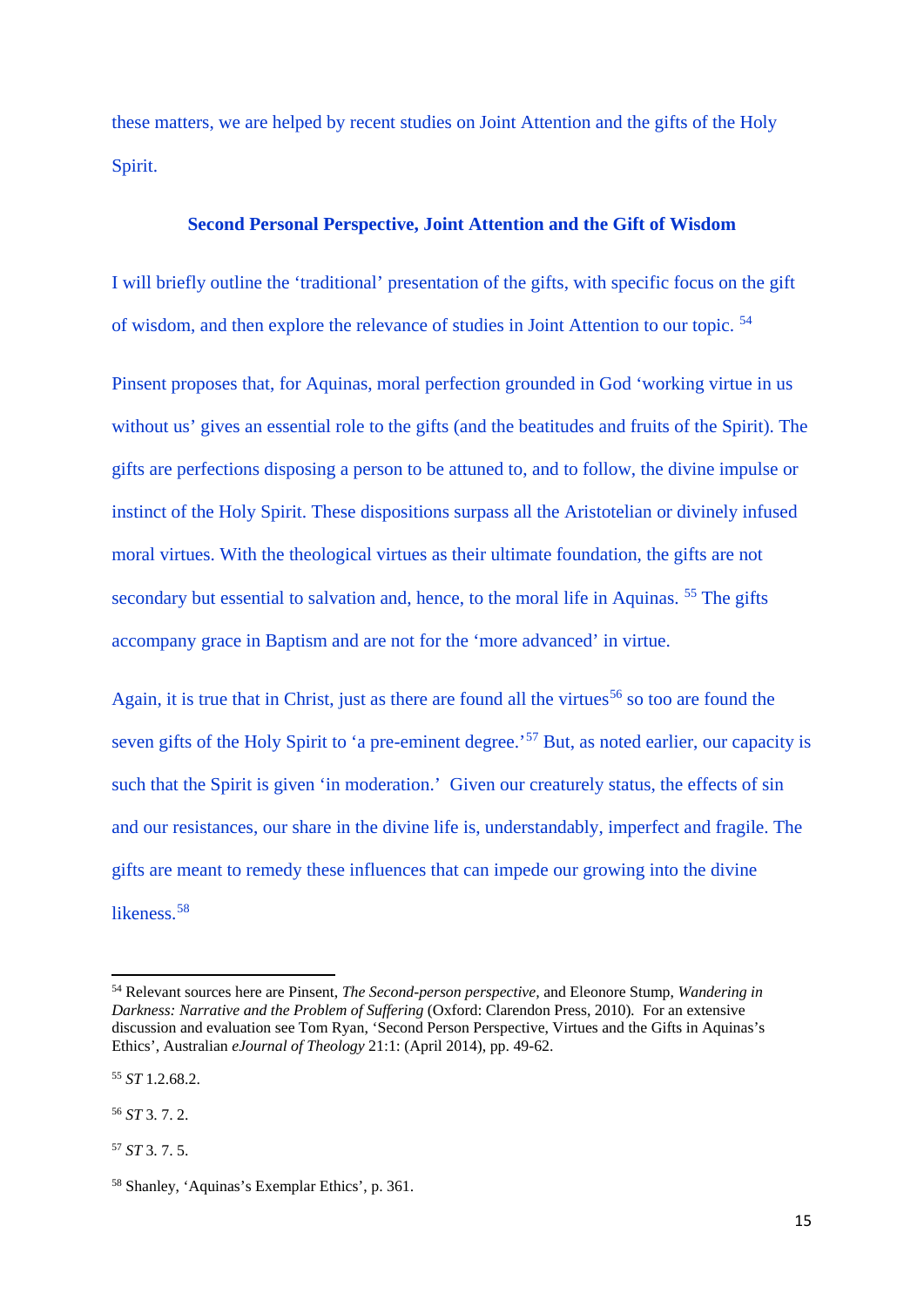When Aquinas speaks of the cognitive gifts, namely, those allied to the intellect (wisdom, counsel, understanding and knowledge), he is referring to intellect in terms of practical reason (*ratio practica* or *ratio affectiva*).[59](#page-17-0) Their specific objects (truth under the aspect of good or value to be pursued) involve evaluation and appreciative knowledge. Aquinas's account of the four cognitive gifts suggests two aspects to their kind of 'knowing.' Through understanding, we are enabled to grasp as true something proposed to us and 'withdraw' from is opposite. In order to 'grasp or 'withdraw' we must be enabled to make the appropriate judgement and that depends on the matter under consideration: for created things, it is the gift of knowledge; for divine things, it is wisdom; for individual actions, it is counsel. [60](#page-17-1)

As Anthony Kelly notes, Aquinas presents 'the gift of grace as saturating every aspect of the cognitive and conative life of faith. The seven gifts are given to enable the graced subject to respond to the movement of the Spirit and to act in a manner that is beyond the human measure.'[61](#page-17-2) He goes on to say that

...intelligence must be receptive, waiting, as it were, on the gift from above, in order to know and to act in a way that respects the irruptive and transformative character of the Spirit's action. Each gift is an aspect of transforming grace of the Spirit. Each gift specifies a particular receptivity within Christian consciousness to the Spirit's "suprarational" action. Consequently, the notion of these gifts of the Spirit leads to a

.

<span id="page-17-0"></span> $59$  The other three appetitive or affective gifts are fear, piety and courage.

<span id="page-17-1"></span><sup>60</sup> *ST* 2 2.8.6. Also Pinsent, *The Second-person perspective*, p. 39.

<span id="page-17-2"></span><sup>61</sup> Citing *III Sent* d. 34, q. 1 a. 1; *ST* 1.2, 70, 4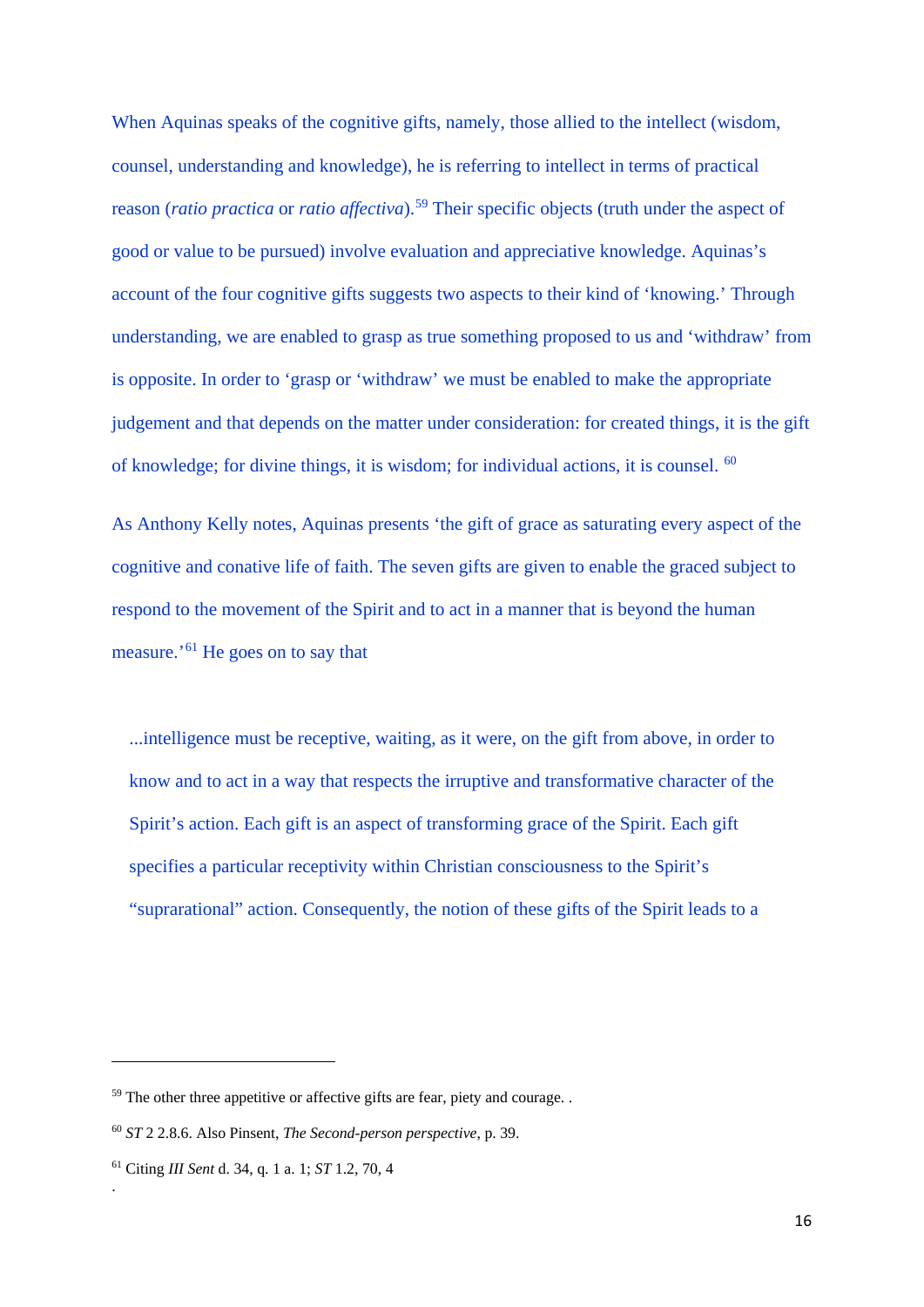healthy deconstruction of a one-dimensional rational or calculative mode of thinking, while suggesting other domains of spiritual perception.<sup>'[62](#page-18-0)</sup>

Aquinas is consistent in the different texts where he explains what is specific about the gifts. The gifts dispose a person to be 'amenable' or readily moveable (*disponitur ut efficiatur prompte mobilis*) by divine inspiration or *instinctus*.<sup>[63](#page-18-1)</sup> The objects of both the gifts and the virtues are co-extensive. The difference lies in the manner of operation. With the virtues, a person is moved promptly and easily by her own reason. It is a person-object process, captured in the blend of final and formal causality noted earlier (self-movement in knowing and loving). With the gifts, alternatively, the person is moved by God (the Holy Spirit) with regard to the object of one's attention. As Pinsent sums it up: in the gifts 'Aquinas is describing a triadic person-God-object scenario in which one's stance to the object is "moved" by God, in some sense yet to be understood"<sup>[64](#page-18-2)</sup> (a phrase to be considered later).

Again, unlike the parallel virtues, in none of the gifts do we know or arrive at truth through the process of deliberation. For example, when Aquinas describes the gift of knowledge, he contrasts it with the 'demonstrative reasoning' of the intellectual virtue of knowledge to arrive at sure judgment about the truth. Aquinas proposes that in God 'there is a sure judgment of truth, without any discourse, by simple intuition.' The gift of knowledge is a participated likeness of God's knowledge. Through this gift, one is moved by God to a knowing that is a share in the divine knowledge that is 'absolute and simple.'[65](#page-18-3) Again, we find here the triadic person-God-object pattern at work on a particular object that is the focus

<span id="page-18-0"></span><sup>62</sup> Kelly, 'Faith as Sight', p. 188.

<span id="page-18-1"></span><sup>63</sup> *ST* 1.2.68.1 and Pinsent, *The Second-person perspective*, p. 32.

<span id="page-18-2"></span><sup>64</sup> Pinsent, *The Second-person perspective*, p. 32.

<span id="page-18-3"></span><sup>65</sup> *ST* 2 2.9.1 ad 1. Also Pinsent, *The Second-person perspective*, p. 39.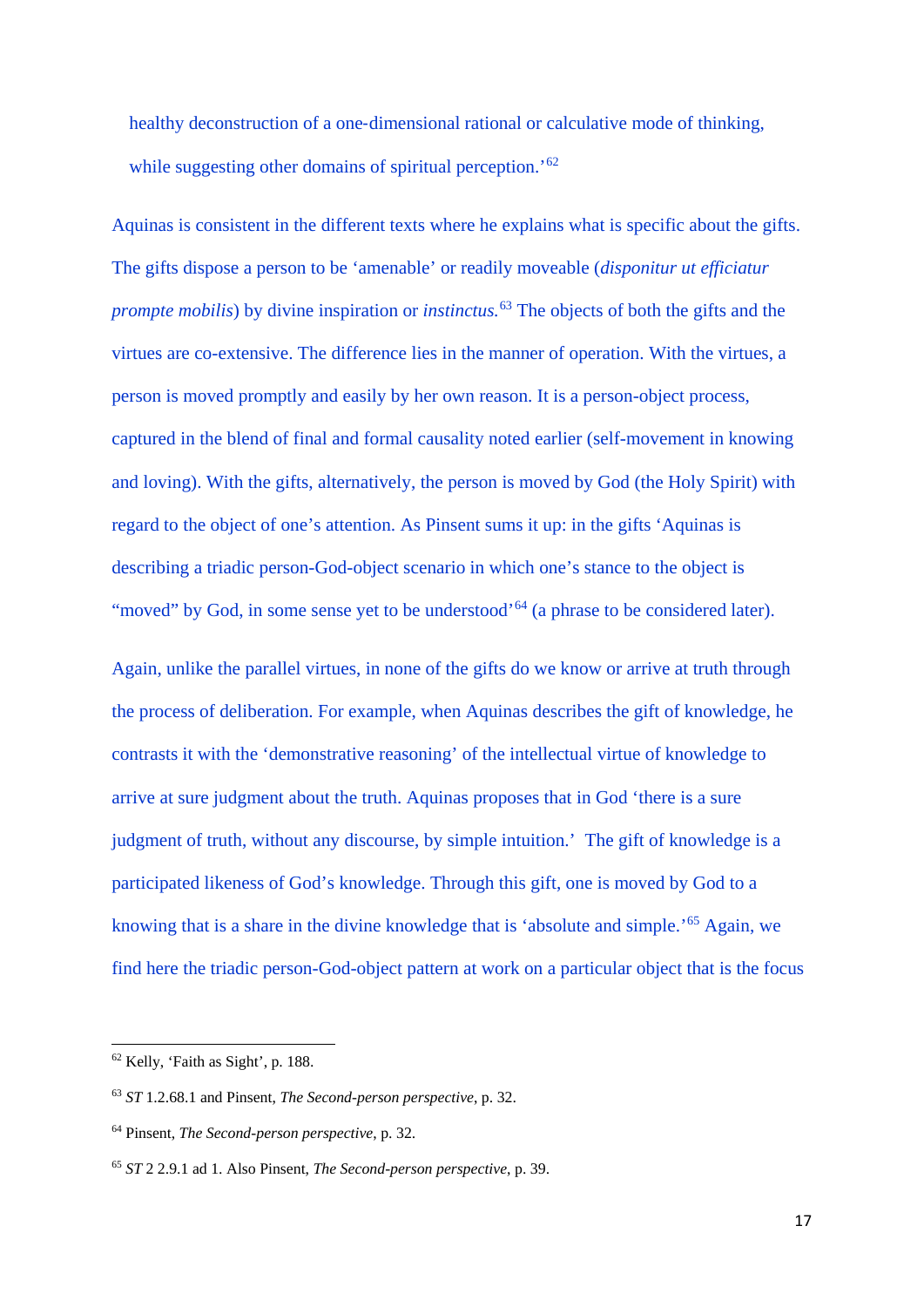of one's attention. Further, this judgment is evaluative or appreciative in character that moves the will to a certain 'stance', or as Stump describes it, to 'a conative attitude prompted by the mind's understanding.'[66](#page-19-0) 

Recent studies of second personal experiences and second personal relationship can illuminate Aquinas's approach to the moral life.<sup>[67](#page-19-1)</sup> For Stump, the necessary condition for a minimal second-personal experience is a personal conscious interaction between two persons that is immediate, namely a mutual presence. There is the recognition by one person of the other as a 'you'. [68](#page-19-2) Stump's necessary conditions reflect studies of those suffering from autism spectrum disorder which is characterised by diminished social interaction and communication. In other words, autism involves an impaired ability to form 'second person' (or I-you) relationships. [69](#page-19-3) 

Further, within a mutually shared second-personal relationship there is a phenomenon called *triadic joint attention* whereby both individuals can simultaneously have his or her attention fixed on some third object, event or state of affairs. Each person's attitudes and responses to the third 'object' can be shared in a manner that is direct and intuitive. It is a 'sharing of minds.' Pinsent argues that this form of interactive relationship can offer an insight into the

<span id="page-19-0"></span><sup>66</sup> Eleonore Stump, 'The Non-Aristotelian Character of Aquinas's Ethics: Aquinas on the Passions', *Faith and Philosophy* 28:1 (2011), pp. 29-43, at p.41.

<span id="page-19-1"></span><sup>67</sup> These draw on advances in neuroscience (differences in left [analysis] and right brain [affective and metaphoric] activities) and, importantly, on research into social cognition with its relational and embodied context.

<span id="page-19-2"></span><sup>68</sup> Stump, *Wandering in Darkness*, pp. 75–6.

<span id="page-19-3"></span><sup>69</sup> Given that those with autism 'do not easily identify with other persons or appropriate their psychological orientation', they have difficulty using the second- personal pronoun 'you', namely, 'in grasping the grammatical meaning of the second person.' See Pinsent, *The Second-person perspective*, p. 128, n. 56. In the same work, Pinsent cites research that confirms the phenomenon of 'pronoun reversal', namely, that 'children with autism often refer to themselves as "you" and the person they are speaking with as "I"' (p. 48).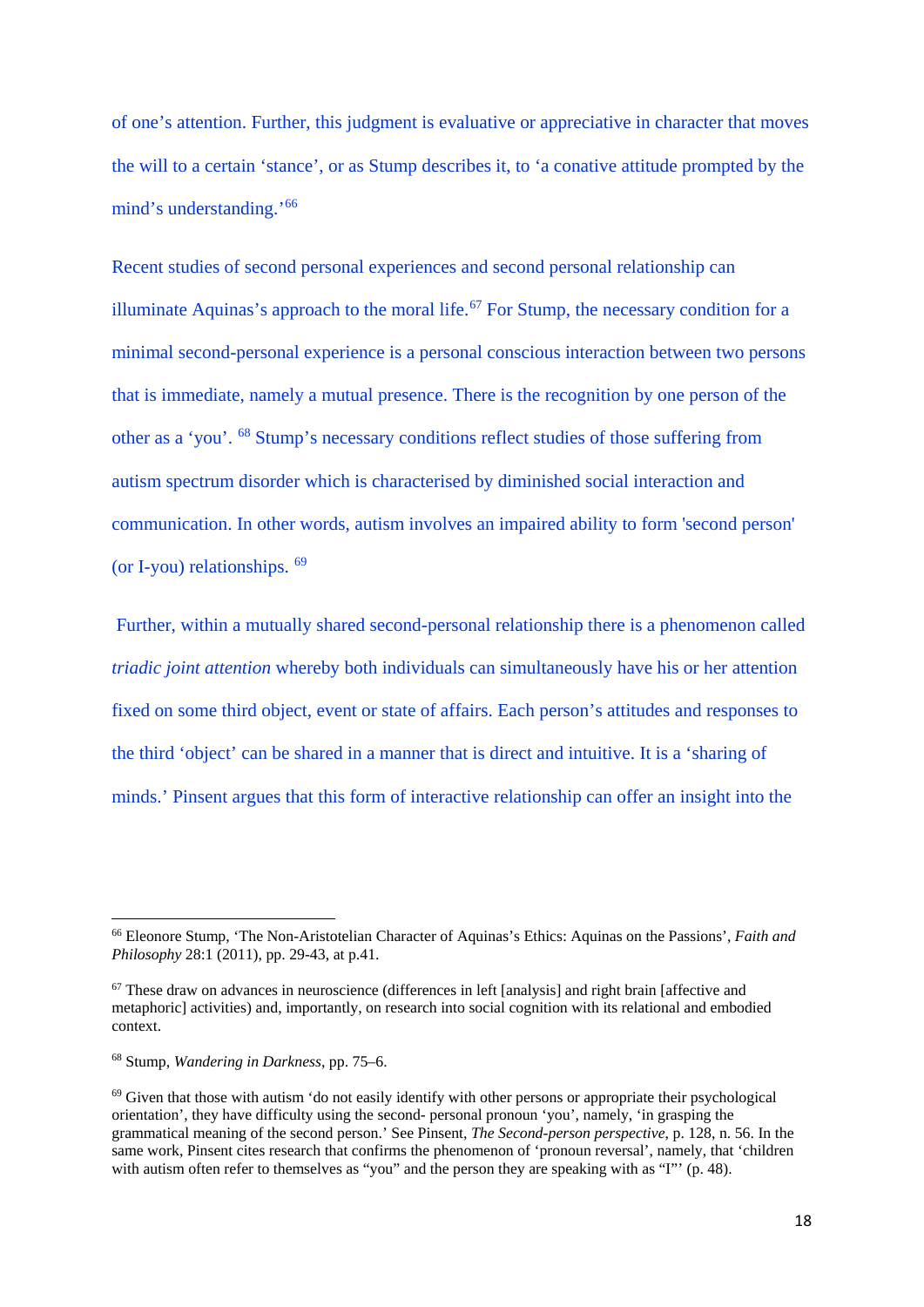interaction and 'sharing of minds' between God and the person in the setting of a graced relationship and of God working 'in us without us.'

Research has shown that children with autism spectrum disorder are often unable to be 'moved' by the other person such that, from a basic form of affective response, the child can identify with the 'other' and so engage in 'joint attention' of another object or event. Pinsent (and Stump) suggests that such a condition can be seen analogically in terms of a person's 'spiritual autism' – the inability to be 'moved' affectively by the divine other and, hence, share a graced relationship with God.  $70$ 

On this basis, Pinsent probes texts in Aquinas where the infused non-Aristotelian virtues (theological and moral) and gifts heal and remove a person's spiritual autism. One is, thus, enabled to enter and pursue a relationship with God which is radically different in character and consequences from Aristotelian accounts of virtue. This is a disposition which 'God works in us without us.'

The virtues and the gifts are interrelated and complementary dispositions in Aquinas's moral theory. First-personal dispositions (such as the virtue of wisdom) do not require a shared stance or inter-personal relationship. Alternatively, second- personal dispositions involve the shared experience of embodied relationship, namely, a mutual presence of another and an acknowledged shared stance. The person so identifies with the other that they take on something of the other's psychological disposition, namely, their ways of perceiving and their dispositions to be moved and respond affectively.<sup>71</sup>

<span id="page-20-0"></span><sup>&</sup>lt;sup>70</sup> Pinsent relates his discussion of autism (a relational and affective deficit) to Aquinas's view that the infused virtues and gifts as dispositions can be present in children and in the intellectually impaired (*ST* 2.2.47.14 ad 3). See Pinsent, *The Second-person perspective*, p. 131, n. 95.

<span id="page-20-1"></span><sup>71</sup> Pinsent, *The Second-person perspective,* p. 62. .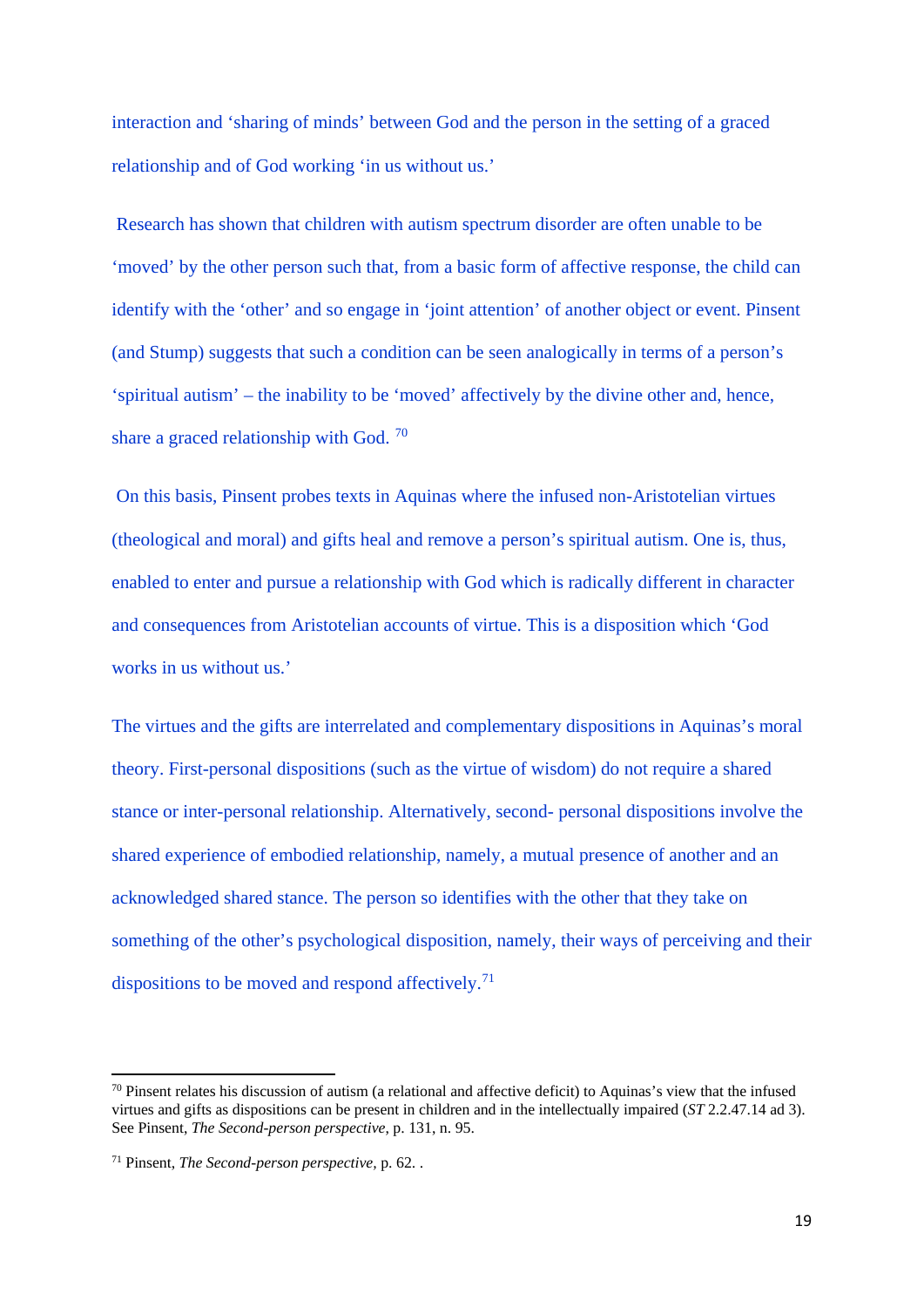For Aquinas, then, with the virtue of wisdom, a judgment is made in relation to the benchmark of first-personal flourishing (growing *ad imaginem* through self-direction on freedom), albeit within the context of the gift of grace.<sup>[72](#page-21-0)</sup> Alternatively, since the gifts are a disposition to being 'moved', they entail an interaction with another personal agent resulting in a shared stance towards some object - an expression of inter-personal flourishing or, in Aquinas' terms, of friendship.

The gift of wisdom, then, is qualitatively different from the virtue of wisdom. It is a disposition, within friendship with God, seeking to be associated with God by a kind of 'union of the soul.' From the action of the Holy Spirit, the person is disposed to be 'amenable' or 'readily moveable' by divine inspiration.'[73](#page-21-1) Here, wisdom's judgment comes from a 'meeting of minds' in which there is a 'connaturality' for such judgments from love through union with God, a sharing of the divine instinct. In other words, the personal conviction grounded in love is such that we are moved to judge about right response and action where one's desire and choice are at one.<sup>[74](#page-21-2)</sup>

Pinsent's treatment of the gifts recognises their soteriological function. A reading that takes into account Aquinas's discussions elsewhere helps to throw light on their Christological and ecclesial nature. As noted earlier, for Aquinas, such aspects are central in our participation in the divine nature and moral growth with Christ as exemplar. The gift of wisdom, for instance, is a share in Christ's wisdom in Whom all the gifts are found to an 'exemplary degree.' By partaking in the divine nature in Christ, we are called to put on 'the mind of Christ.' Hence, the gifts of the Spirit attune the believer's mind and heart to existence in our 'new creation' in

<span id="page-21-0"></span><sup>72</sup> *ST* 1.2. Prologue.

<span id="page-21-1"></span><sup>73</sup> Pinsent, *The Second-person perspective,* p. 32 citing *ST* 1.2. 68.1.

<span id="page-21-2"></span> $74$  'In this way, therefore, wisdom that is a gift has its cause in the will, namely charity, but has its essence in the intellect, whose act is to judge rightly.' *ST* 2.2.45-2.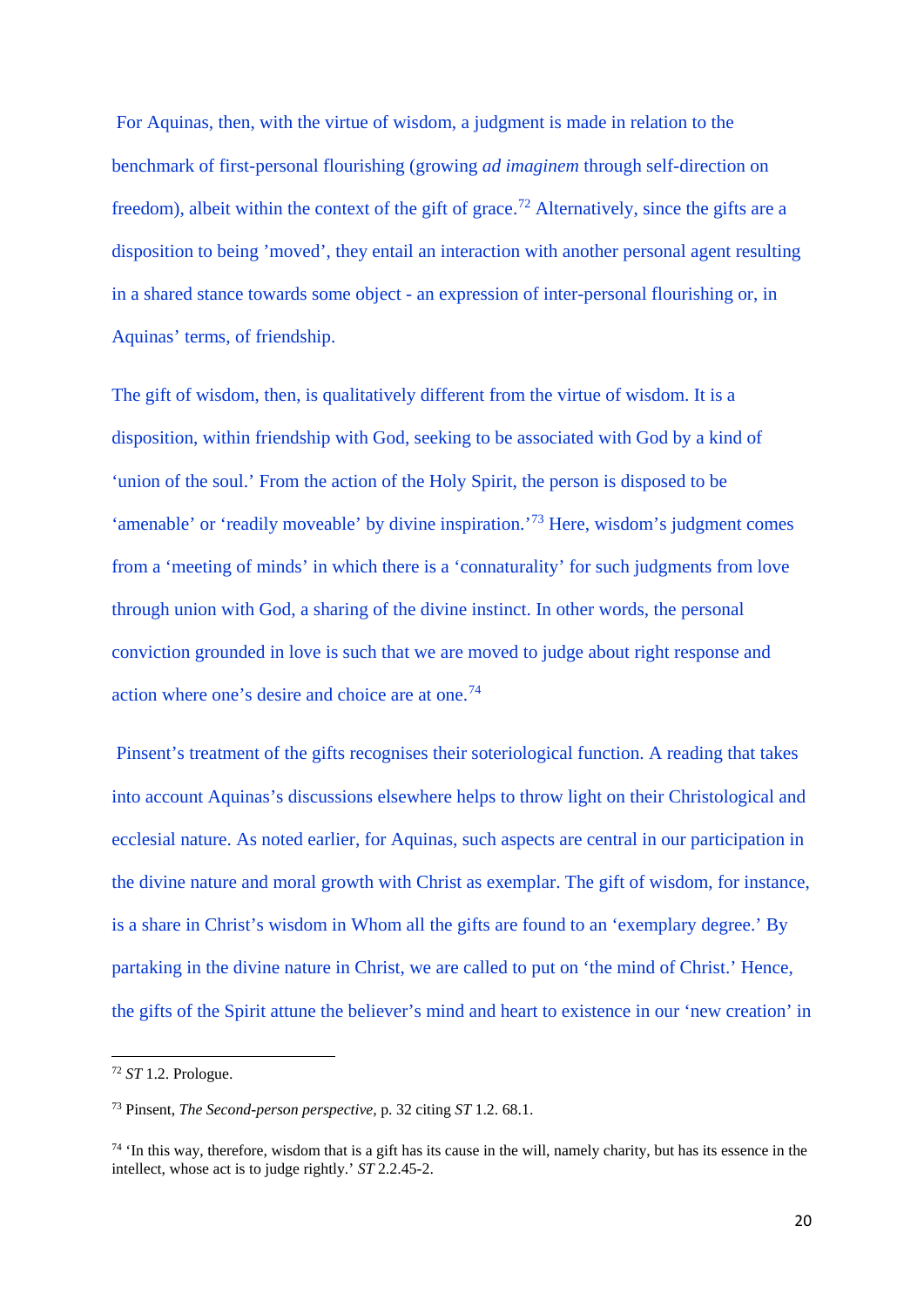Christ and to 'the divine milieu in which faith must now live.'[75](#page-22-0) They enable one to be responsive to the divine gift and action of being 'moved' such that one's identity, perceptions and dispositions are shaped and informed by those of Jesus.

With the gift of wisdom, in relation to a common object, event or state of affairs, a shared stance with God comes an intuitive judgment or 'a sure estimation that something ought to be adhered to and its opposite withdrawn from' that simulates the will. Citing Stump's phrase, it is a shared 'conative attitude prompted by the mind's understanding.'[76](#page-22-1) But this has an ecclesial dimension based on union with Christ whose formative and collaborative influence finds its fullest expression, for Aquinas, in the Eucharist - as we have seen earlier. We have noted how Aquinas sums up the relationship between Christ and the Church in these terms: 'the head and members are as one mystic person (*una persona mystica*).'[77](#page-22-2) This is the context of the mutual presence and joint attention expressed in the gift of wisdom. As Kelly explains, the gift of wisdom

'...is at once a tasting and an attunement to the reality of the crucified and risen One mediated in the life of the Church. It amounts to a feeling for the totality of the divine economy centred in Christ.'[78](#page-22-3)

<span id="page-22-0"></span><sup>75</sup> Kelly, 'Faith as Sight', p. 189.

<span id="page-22-1"></span><sup>76</sup> Pinsent, *The Second-person perspective*, p. 40. See Eleonore Stump, 'The Non-Aristotelian Character of Aquinas's Ethics: Aquinas on the Passions', *Faith and Philosophy* 28:1 (2011), pp. 29-43, at p. 41.

<span id="page-22-2"></span> $77$  See n 36 above.

<span id="page-22-3"></span><sup>78</sup> Kelly, 'Faith as Sight', p. 189 citing *ST* 2.2. 45.2.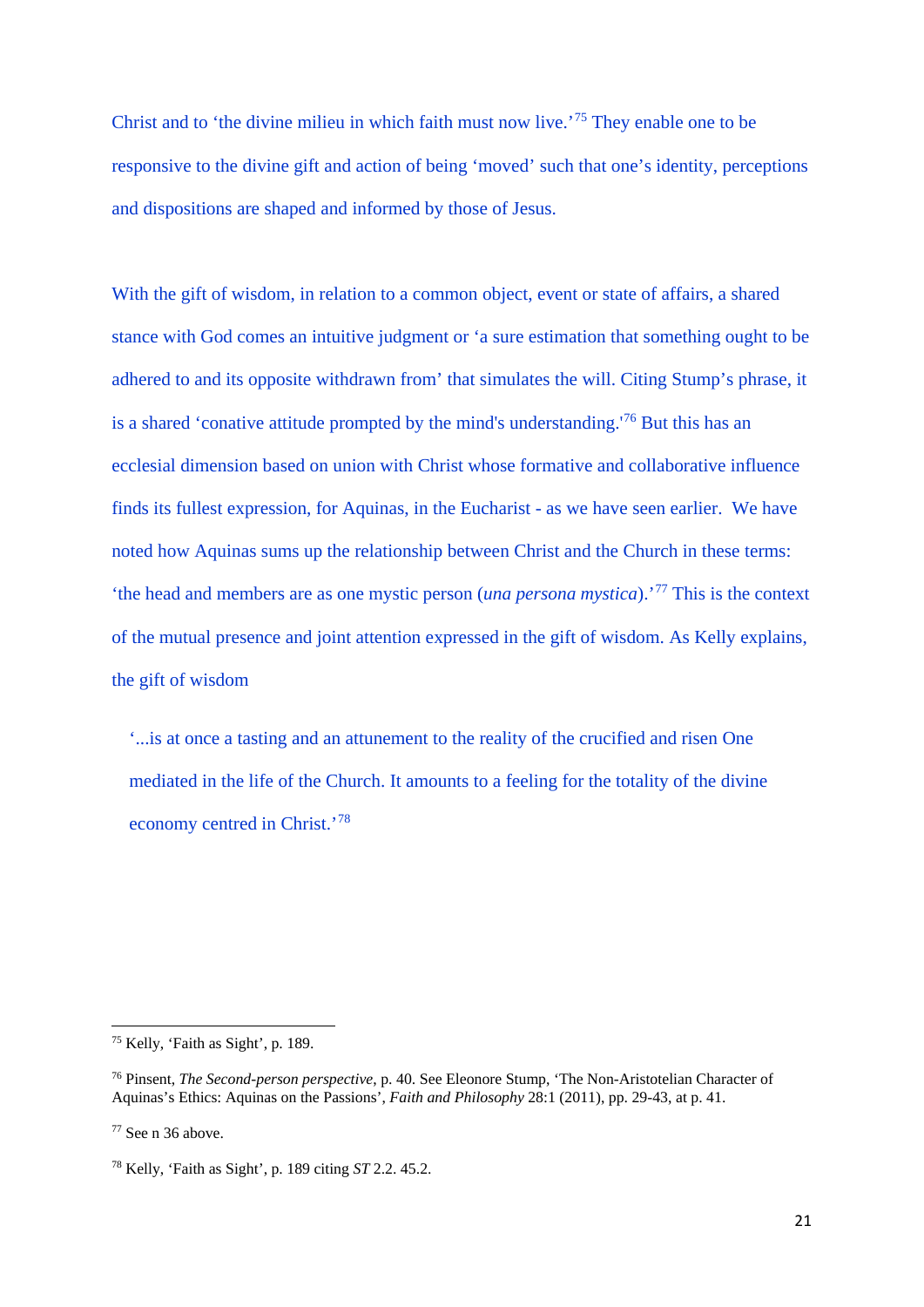One is moved by the Spirit to taste with the divine taste. Because of our union with Incarnate Wisdom, that wisdom which is uppermost among the gifts brings a sharing in Christ's 'taste' for divine things and in his judgment about divine realities.

Further, participation of the graced person in the Word of God Incarnate who is Wisdom together with amenability to be 'moved' by the Spirit has an inescapable Trinitarian dimension. As noted earlier, Shanley sums up the Christian moral life as a return 'to the Father through the Son and in the Spirit' and continues:

We enter most deeply into the life of the Trinity when charity is crowned with the gift of wisdom resulting in a deep affective affinity (*compassio sive connaturalitas*) for the things of God as our own, and the resultant ability to judge them aright on that basis (*recte judicium propter connaturalitatem*). [79](#page-23-0)

In understanding, loving and judging as God does, one grows into the image of God (*imago Dei*), of the triune God, *Dei Trinitatis* and, one could rightly add, a person becomes *imago Christi.*

Finally, the gift of wisdom subverts and relativises our human understandings in that it is a participation in divine Wisdom whose paradigmatic, personal and supreme expression is the cross. It is God's 'wise foolishness' that conquers all 'human prudence' as Paul reminds us writing to the Corinthians and, as noted earlier, the cross gives us an example of virtue. <sup>[80](#page-23-1)</sup> Aquinas sees the timing of the Passion as subject to the divine will but within the overarching direction of divine wisdom.<sup>[81](#page-23-2)</sup> Earlier, he draws on Gregory of Nyssa's comment that the

<span id="page-23-0"></span><sup>79</sup> Shanley, 'Aquinas's Exemplar Ethics', p. 368 citing *ST* 2.2.45.2.

<span id="page-23-1"></span><sup>80</sup> Melina, *The Epiphany of Love,* p. 62.

<span id="page-23-2"></span><sup>81</sup> *ST* 3. 46.9.